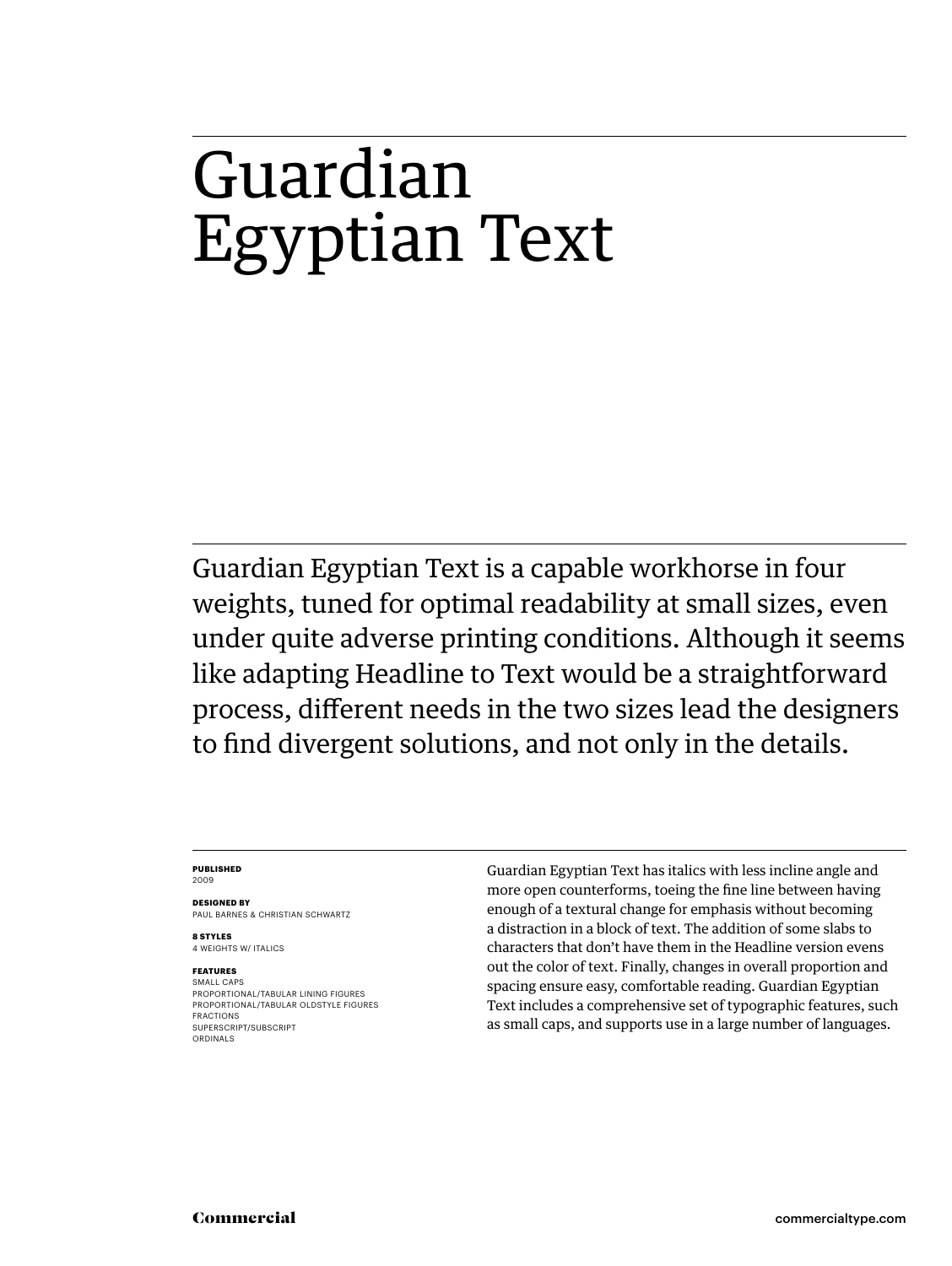Guardian Egyptian Text Regular *Guardian Egyptian Text Regular Italic* Guardian Egyptian Text Medium *Guardian Egyptian Text Medium Italic* **Guardian Egyptian Text Bold** *Guardian Egyptian Text Bold Italic* **Guardian Egyptian Text Black** *Guardian Egyptian Text Black Italic*

# Duplexed text weights Duplexed text weights

REGULAR & MEDIUM, 14 PT

# *Duplexed text weights Duplexed text weights*

REGULAR ITALIC & MEDIUM ITALIC, 14 PT

Guardian Egyptian Text Regular and Medium are *duplexed* on the same set of character widths, meaning that a block of text set in one weight can be switched to the other weight without changing copyfit. This feature is useful for making quick layout decisions, such as moving text into a sidebar without worrying about changes in length or line breaks. Duplexing is also useful for reversing a block of text out of a dark background. *Please note: the Regular and Medium Italics are duplexed, but the Bold and Black are not duplexed to the Regular and Medium or one another.*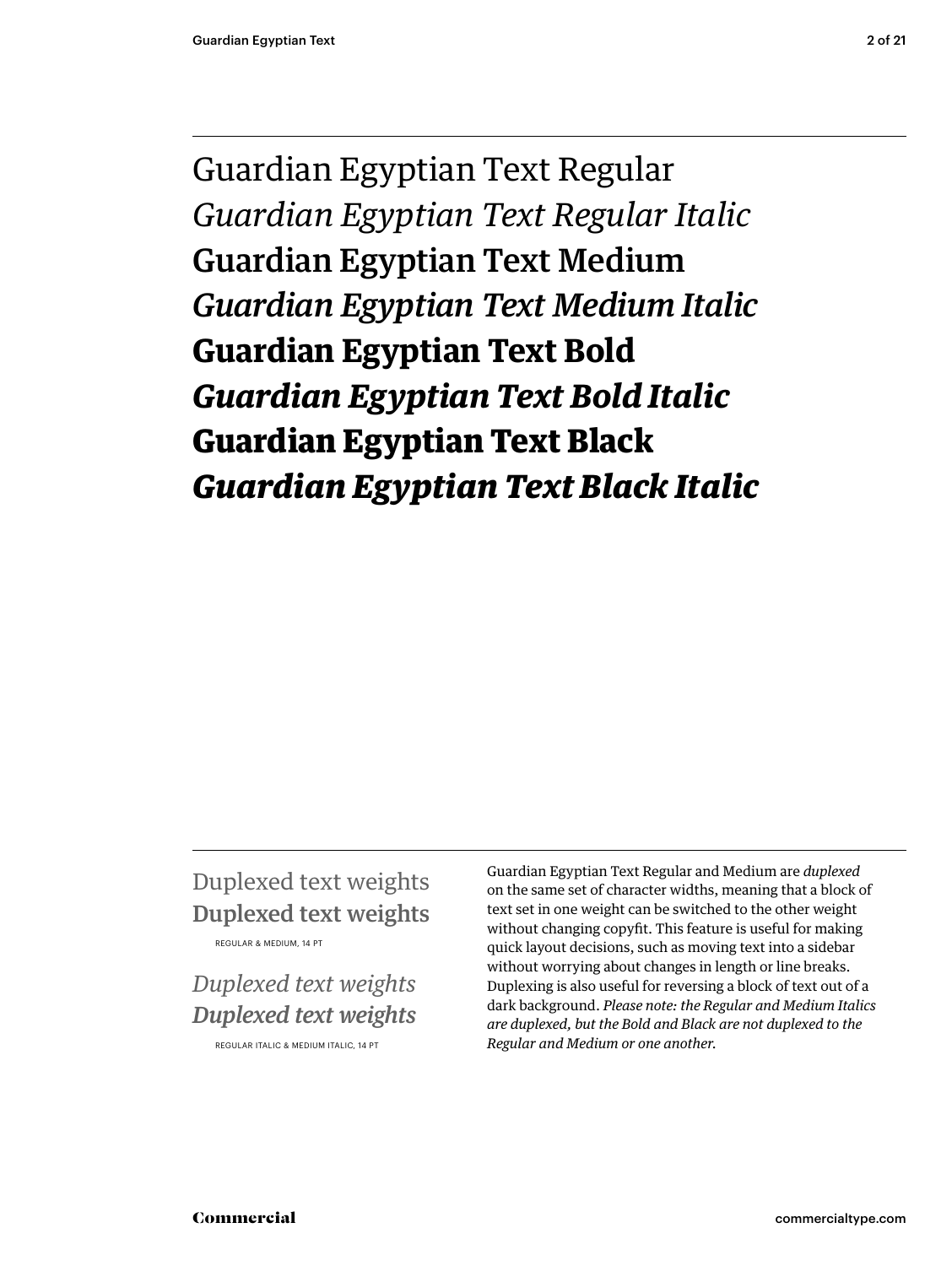New advancements in nuclear power unveiled in San Francisco UNIVERSITY BIOLOGISTS UNCOVER NEW EVIDENCE OF THE We don't have many alternatives to the current NAFTA proposal EGYPTIAN TEXT REGULAR, 14 PT

**Test scores offer new insight into Middlebrook High School classes** *SEHEN WIR DAS GESAMTBILD UNSERES HEUTIGEN LEBENS Norwegian dance troupe wins first place at contemporary festival* EGYPTIAN TEXT REGULAR ITALIC, 14 PT

Popular entertainment and dramas find new audience on seven YOUNG AUTHOR'S FIRST NOVEL BREAKING SALES RECORDS The company was consolidated in 1956 by Herman Zimmerman EGYPTIAN TEXT MEDIUM, 14 PT

*Dada a son origine dans le dictionnaire. C'est terriblement simple PATRAS OLI KUMMANKI PÄÄ JA OIKEA KÄSI, SILLÄ UKKO JO The University campus is an hour from downtown Boston via bus* EGYPTIAN TEXT MEDIUM ITALIC, 14 PT

**Veľmi nám treba odvážneho myslenia o všeobecných otázkach THE PHILHARMONIC ORCHESTRA TOURS NORTH AMERICA Zwecks einer näheren Erklärung habe ich mich einer einfachen** EGYPTIAN TEXT BOLD, 14 PT

*Canalisation of the Rivers Irwell and Mersey for 56 kilometres OUT OF THE BLUE-BLACK BRUISE IN THE DISTANCE CREPT The greater metropolitan area has over 2,547,700 inhabitants* EGYPTIAN TEXT BOLD ITALIC, 14 PT

**Anonymous benefactor donates £28,000 to charity fundraiser INTERNATIONAL ARCHITECTURE EXHIBIT OPENS IN KÖLN The spectacle cannot be understood as mere visual deception**

EGYPTIAN TEXT BLACK, 14 PT

*Den volgenden morgen betaalde de meubelmaker zijn nacht THE DISTRICT ATTORNEY'S OFFICE RELEASES STATEMENT* In every other art and manufacture, the effects of the theory

EGYPTIAN TEXT BLACK ITALIC, 14 PT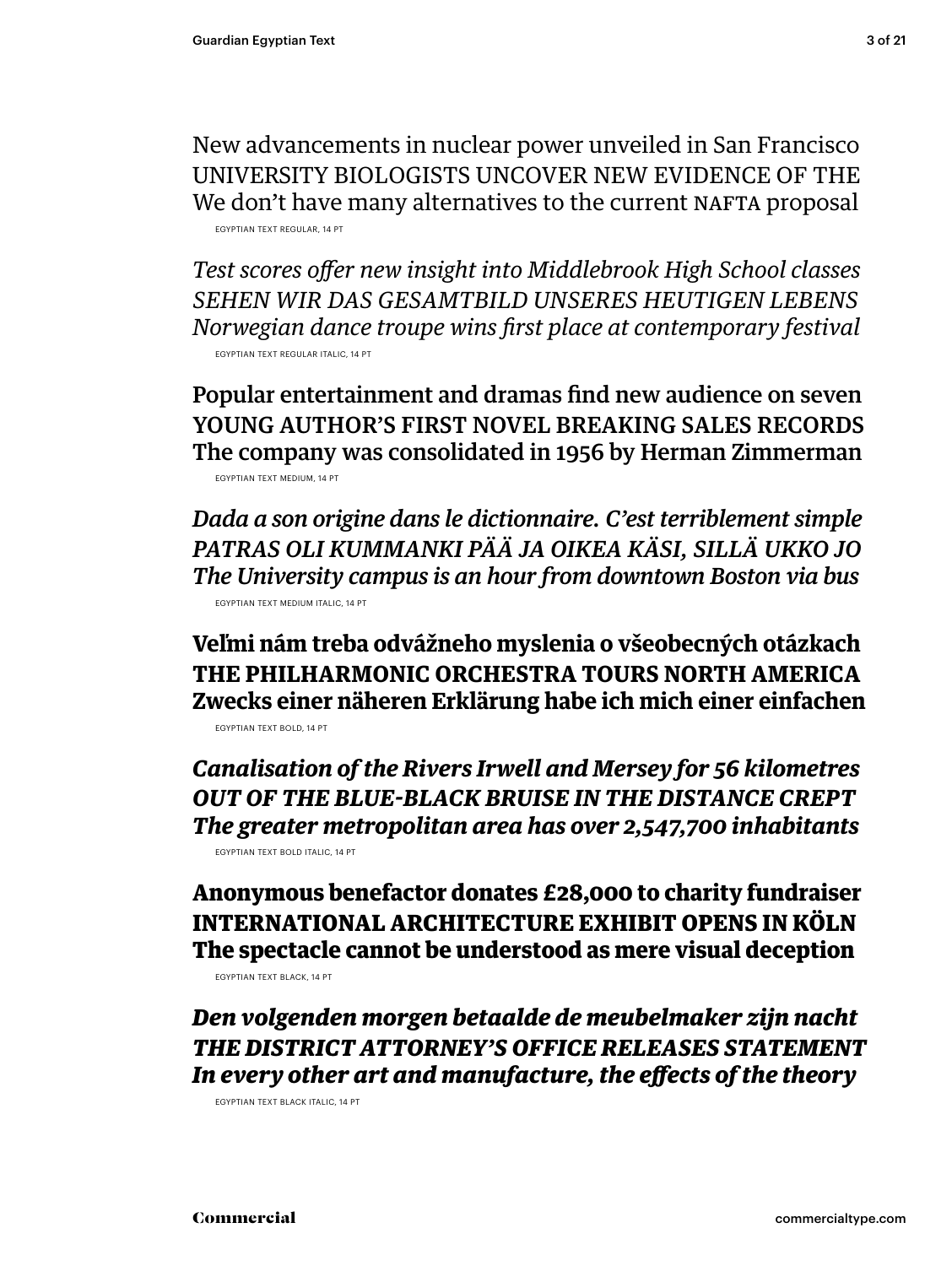EGYPTIAN TEXT REGULAR, 14 PT

REGULAR SMALL CAPS

REGULAR

BOLD PROPORTIONAL OLDSTYLE FIGURES

REGULAR ITALIC

BOLD

PROPORTIONAL LINING FIGURES

PROPORTIONAL OLDSTYLE FIGURES

REGULAR ITALIC

THE SPANISH WAR, which began in 1739, and the French war which soon followed it, occasioned a further increase of the debt, which, on the 31st of December 1748, after the war had been concluded by the **treaty of Aix-la-Chapelle**, amounted to £78,293,313. The most profound peace, of 17 years continuance, had taken no more than £8,328,354,17 from it. A war, of less than nine years continuance, added £31,338,689 to it. (Refer to Postlethwaite's *History of the Public Revenue*.) During the administration of Mr. Pelham, the interest of the public debt was reduced to 3%; **the sinking fund** was increased, and some part of the public debt was paid off. In 1755, before the breaking out of the late war, the funded debt of Great Britain amounted to £72,289,675. On the 5th of January 1763, at the conclusion of the peace, the funded debt amounted debt to £122,603,336. The unfunded debt has been stated at £13,927,589. But the expense occasioned by the war did not end with the conclusion of the peace; so that, on the 5th of January 1764, the funded debt was increased (partly by a new loan, and partly by funding a part of the unfunded debt) to £129,586,789, there still remained (according to the very well informed author of *Considerations on the Trade and Finances of Great Britain*) an unfunded debt, which was brought to account in that and the following year, of 975,017. In 1764, therefore, the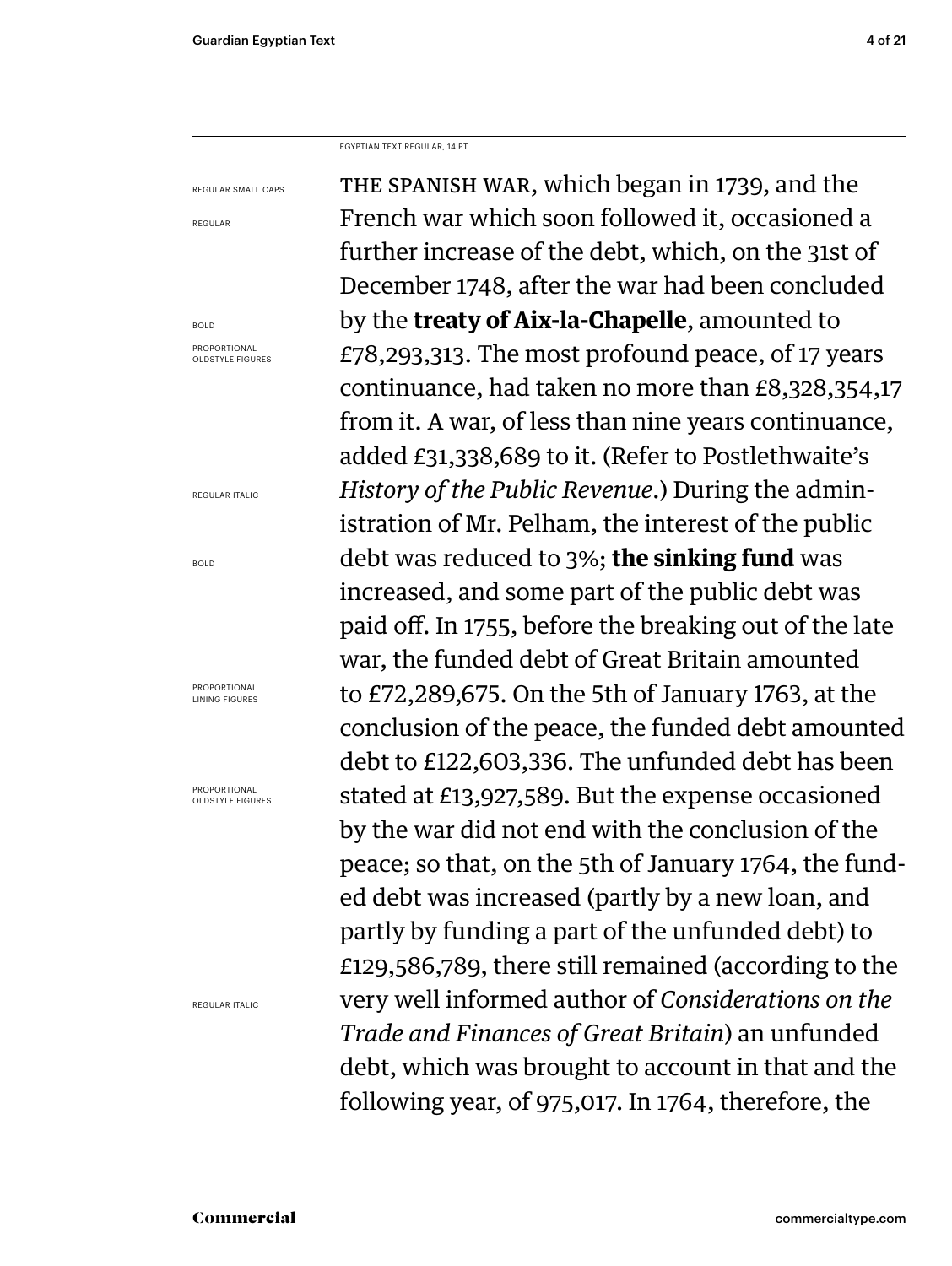EGYPTIAN TEXT MEDIUM, 14 PT

MEDIUM SMALL CAPS

MEDIUM

BLACK PROPORTIONAL OLDSTYLE FIGURES

MEDIUM ITALIC

BLACK

PROPORTIONAL LINING FIGURES

PROPORTIONAL OLDSTYLE FIGURES

MEDIUM ITALIC

THE SPANISH WAR, which began in 1739, and the French war which soon followed it, occasioned a further increase of the debt, which, on the 31st of December 1748, after the war had been concluded by the **treaty of Aix-la-Chapelle**, amounted to £78,293,313. The most profound peace, of 17 years continuance, had taken no more than £8,328,354,17 from it. A war, of less than nine years continuance, added £31,338,689 to it. (Refer to Postlethwaite's *History of the Public Revenue*.) During the administration of Mr. Pelham, the interest of the public debt was reduced to 3%; **the sinking fund** was increased, and some part of the public debt was paid off. In 1755, before the breaking out of the late war, the funded debt of Great Britain amounted to £72,289,675. On the 5th of January 1763, at the conclusion of the peace, the funded debt amounted debt to £122,603,336. The unfunded debt has been stated at £13,927,589. But the expense occasioned by the war did not end with the conclusion of the peace; so that, on the 5th of January 1764, the funded debt was increased (partly by a new loan, and partly by funding a part of the unfunded debt) to £129,586,789, there still remained (according to the very well informed author of *Considerations on the Trade and Finances of Great Britain*) an unfunded debt, which was brought to account in that and the following year, of 975,017. In 1764, therefore, the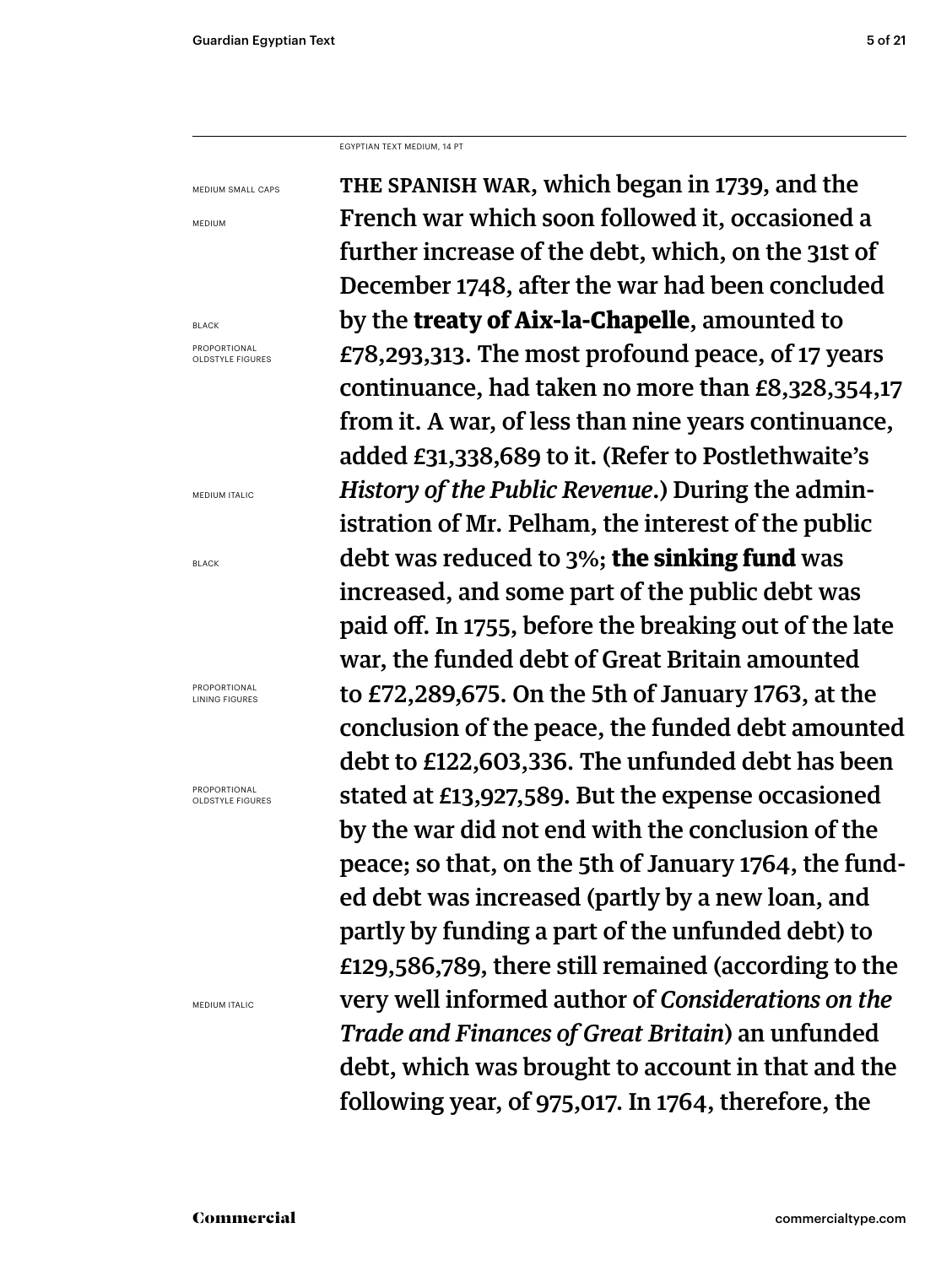EGYPTIAN TEXT REGULAR, REGULAR ITALIC, BOLD, 11/14 PT

THE OLD ENGLISH EAST INDIA COMPANY was established in 1600, by a charter from Queen Elizabeth. In the first twelve voyages which they fitted out for India, they appear to have traded as a regulated company, with separate stocks, though only in the *general ships* of the company. They united into a joint stock, in 1612. Their charter was exclusive, and, though not confirmed by act of parliament, was in those days supposed to convey a real exclusive privilege.

# **Exclusive privilege of the royal charter**

For many years, the old English East India company were not much disturbed by interlopers. Their capital, which never exceeded £744,000, and of which £50 was a share, was not so exorbitant, nor their dealings so extensive, as to afford either a pretext for gross negligence and profusion, or a cover to gross malversation. Notwithstanding some extraordinary losses, occasioned partly by the malice of the Dutch East India company, and partly by other accidents, they carried on for many years a successful trade. But in process of time, when the principles of liberty were better understood, it became every day more and more doubtful, how far a royal charter, not confirmed by *act of parliament*, could convey an exclusive privilege. Upon this question, decisions of the courts of justice were not uniform, but varied with the authority of government, and the humours of the times. Interlopers multiplied upon them; and towards the end of the reign of Charles

EGYPTIAN TEXT MEDIUM, MEDIUM ITALIC, BLACK, 11/14 PT

THE OLD ENGLISH EAST INDIA COMPANY was established in 1600, by a charter from Queen Elizabeth. In the first twelve voyages which they fitted out for India, they appear to have traded as a regulated company, with separate stocks, though only in the *general ships* of the company. They united into a joint stock in 1612. Their charter was exclusive, and, though not confirmed by act of parliament, was in those days supposed to convey a real exclusive privilege.

**Exclusive privilege of the royal charter** For many years, the old English East India company were not much disturbed by interlopers. Their capital, which never exceeded £744,000, and of which £50 was a share, was not so exorbitant, nor their dealings so extensive, as to afford either a pretext for gross negligence and profusion, or a cover to gross malversation. Notwithstanding some extraordinary losses, occasioned partly by the malice of the Dutch East India company, and partly by other accidents, they carried on for many years a successful trade. But in process of time, when the principles of liberty were better understood, it became every day more and more doubtful, how far a royal charter, not confirmed by *act of parliament*, could convey an exclusive privilege. Upon this question, decisions of the courts of justice were not uniform, but varied with the authority of government, and the humours of the times. Interlopers multiplied upon them; and towards the end of the reign of Charles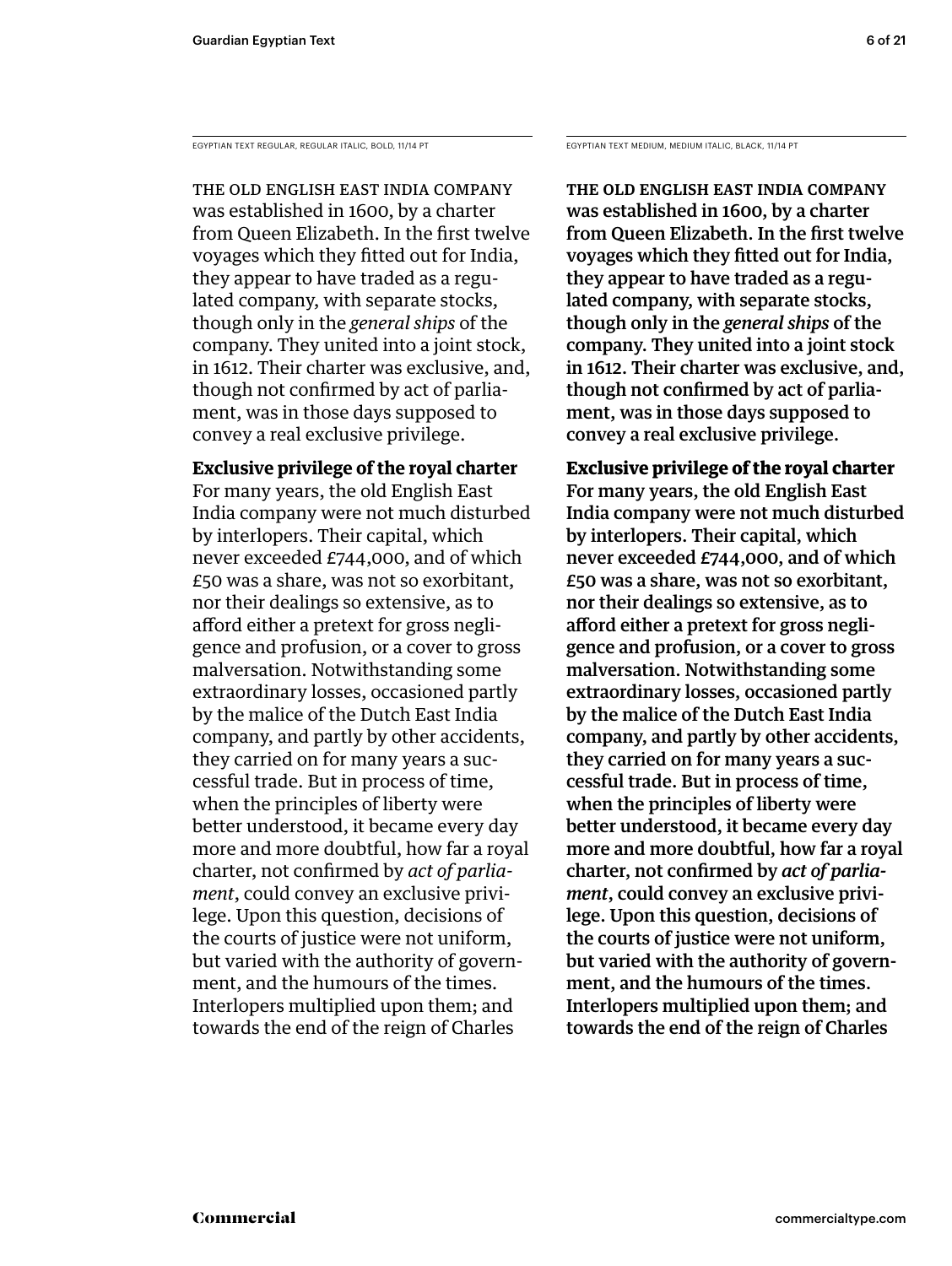EGYPTIAN TEXT REGULAR, REGULAR ITALIC, BOLD, 10/13 PT EGYPTIAN TEXT MEDIUM, MEDIUM ITALIC, BLACK, 10/13 PT

THE OLD ENGLISH EAST INDIA COMPANY was established in 1600, by a charter from Queen Elizabeth. In the first twelve voyages which they fitted out for India, they appear to have traded as a *regulated company*, with separate stocks, though only in the general ships of the company. They united into a joint stock, in 1612. Their charter was exclusive, and, though not confirmed by act of parliament, was in those days supposed to convey a real exclusive privilege.

 **Exclusive privilege of the royal charter** For many years, the old English East India company were not much disturbed by interlopers. Their capital, which never exceeded  $E$ 744,000, and of which  $E$ 50 was a share, was not so exorbitant, nor their dealings so extensive, as to afford either a pretext for gross negligence and profusion, or a cover to gross malversation. Notwithstanding some extraordinary losses, occasioned partly by the malice of the Dutch East India company, and partly by other accidents, they carried on for many years a successful trade. But in process of time, when the principles of liberty were better understood, it became every day more and more doubtful, how far a royal charter, not confi rmed by *act of parliament*, could convey an exclusive privilege. Upon this question the decisions of the courts of justice were not uniform, but varied with the authority of government, and the humours of the times. Interlopers multiplied upon them; and towards the end of the reign of Charles II, through the whole of that of James II, and during a part of that of William III, reduced them to great distress.

**Ramifications of the proposal of 1968** In 1698, a proposal was made to parliament, of advancing two millions to government, at eight per cent. provided the subscribers were

THE OLD ENGLISH EAST INDIA COMPANY was established in 1600, by a charter from Queen Elizabeth. In the first twelve voyages which they fitted out for India, they appear to have traded as a *regulated company*, with separate stocks, though only in the general ships of the company. They united into a joint stock in 1612. Their charter was exclusive, and, though not confirmed by act of parliament, was in those days supposed to convey a real exclusive privilege.

 **Exclusive privilege of the royal charter** For many years, the old English East India company were not much disturbed by interlopers. Their capital, which never exceeded £744,000, and of which  $£50$  was a share, was not so exorbitant, nor their dealings so extensive, as to afford either a pretext for gross negligence and profusion, or a cover to gross malversation. Notwithstanding some extraordinary losses, occasioned partly by the malice of the Dutch East India company, and partly by other accidents, they carried on for many years a successful trade. But in process of time, when the principles of liberty were better understood, it became every day more and more doubtful, how far a royal charter, not confirmed by *act of parliament*, could convey an exclusive privilege. Upon this question the decisions of the courts of justice were not uniform, but varied with the authority of government, and the humours of the times. Interlopers multiplied upon them; and towards the end of the reign of Charles II, through the whole of that of James II, and during a part of that of William III, reduced them to great distress.

**Ramifications of the proposal of 1968** In 1698, a proposal was made to parliament, of advancing two millions to government, at eight per cent. provided the subscribers were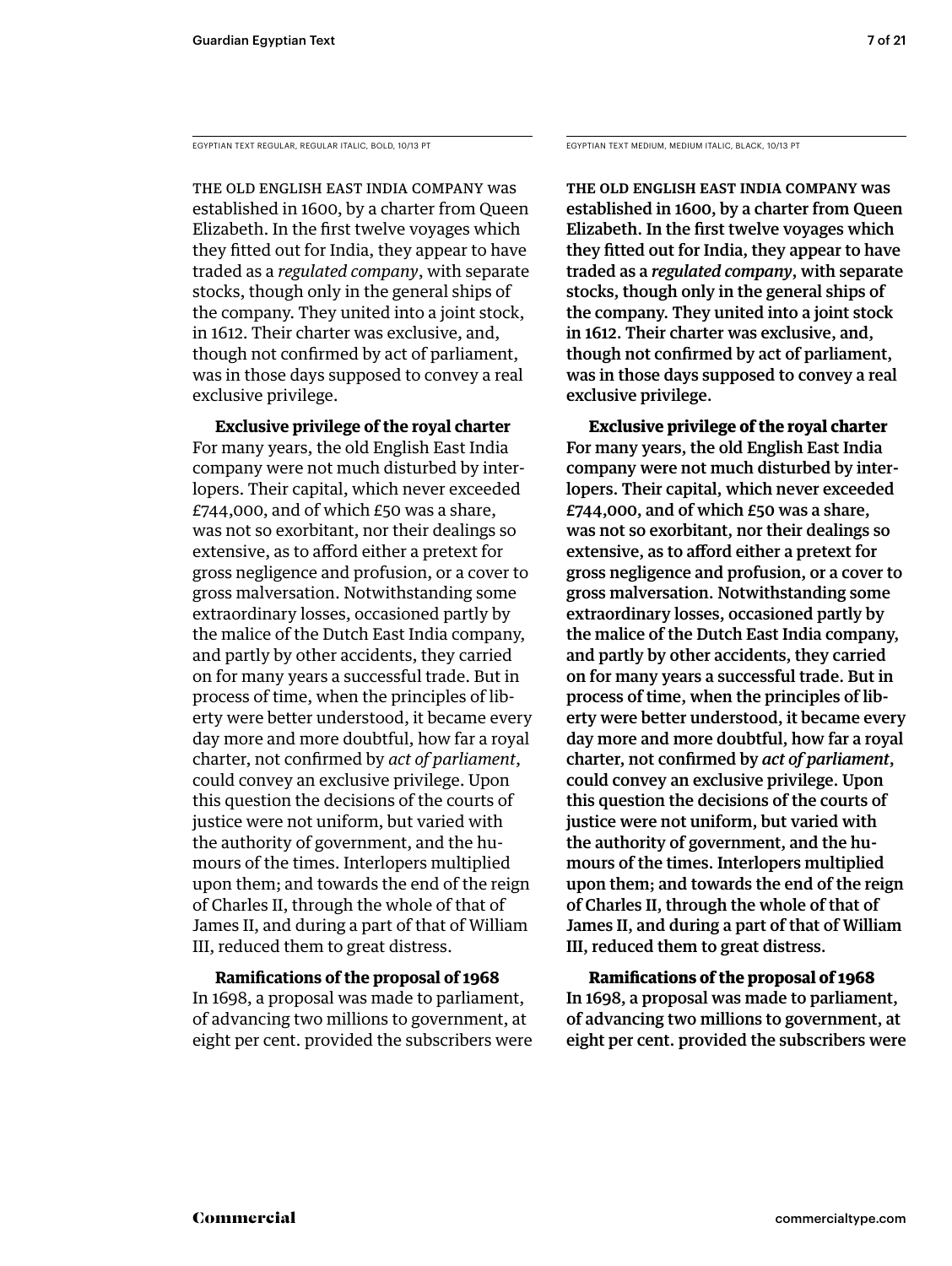EGYPTIAN TEXT REGULAR, REGULAR ITALIC, BOLD, 9/12 PT

THE OLD ENGLISH EAST INDIA COMPANY was established in 1600, by a charter from Queen Elizabeth. In the first twelve voyages which they fitted out for India, they appear to have traded as a regulated company, with *separate stocks*, though only in the general ships of the company. In 1612, they united into a joint stock. Their charter was exclusive, and, though not confirmed by act of parliament, was in those days supposed to convey a real exclusive privilege.

 **Exclusive privilege of the royal charter**

For many years, the old English East India company were not much disturbed by interlopers. Their capital, which never exceeded £744,000, and of which £50 was a share, was not so exorbitant, nor their dealings so extensive, as to afford either a pretext for gross negligence and profusion, or a cover to gross malversation.

 Notwithstanding some extraordinary losses, occasioned partly by the malice of the Dutch East India company, and partly by other accidents, they carried on for many years a successful trade. But in process of time, when the principles of liberty were better understood, it became every day more and more doubtful, how far a royal charter, not confirmed by *act of parliament*, could convey an exclusive privilege. Upon this question the decisions of the courts of justice were not uniform, but varied with the authority of government, and the humours of the times. Interlopers multiplied upon them; and towards the end of the reign of Charles II, through the whole of that of James II, and during a part of that of William III, reduced them to great distress.

# **Ramifications of the proposal of 1968**

In 1698, a proposal was made to parliament, of advancing two millions to government, at eight per cent. provided the subscribers were erected into a *new East India company*, with exclusive privileges. The old East India company offered seven hundred thousand pounds, nearly the amount of their capital, at four per cent. upon the same conditions. But such was at that time the state of public credit, that it was more convenient EGYPTIAN TEXT MEDIUM, MEDIUM ITALIC, BLACK, 9/12 PT

THE OLD ENGLISH EAST INDIA COMPANY was established in 1600, by a charter from Queen Elizabeth. In the first twelve voyages which they fitted out for India, they appear to have traded as a regulated company, with *separate stocks*, though only in the general ships of the company. In 1612, they united into a joint stock. Their charter was exclusive, and, though not confirmed by act of parliament, was in those days supposed to convey a real exclusive privilege.

 **Exclusive privilege of the royal charter**

For many years, the old English East India company were not much disturbed by interlopers. Their capital, which never exceeded £744,000, and of which £50 was a share, was not so exorbitant, nor their dealings so extensive, as to afford either a pretext for gross negligence and profusion, or a cover to gross malversation.

 Notwithstanding some extraordinary losses, occasioned partly by the malice of the Dutch East India company, and partly by other accidents, they carried on for many years a successful trade. But in process of time, when the principles of liberty were better understood, it became every day more and more doubtful, how far a royal charter, not confirmed by *act of parliament*, could convey an exclusive privilege. Upon this question the decisions of the courts of justice were not uniform, but varied with the authority of government, and the humours of the times. Interlopers multiplied upon them; and towards the end of the reign of Charles II, through the whole of that of James II, and during a part of that of William III, reduced them to great distress.

# **Ramifications of the proposal of 1968**

In 1698, a proposal was made to parliament, of advancing two millions to government, at eight per cent. provided the subscribers were erected into a *new East India company*, with exclusive privileges. The old East India company offered seven hundred thousand pounds, nearly the amount of their capital, at four per cent. upon the same conditions. But such was at that time the state of public credit, that it was more convenient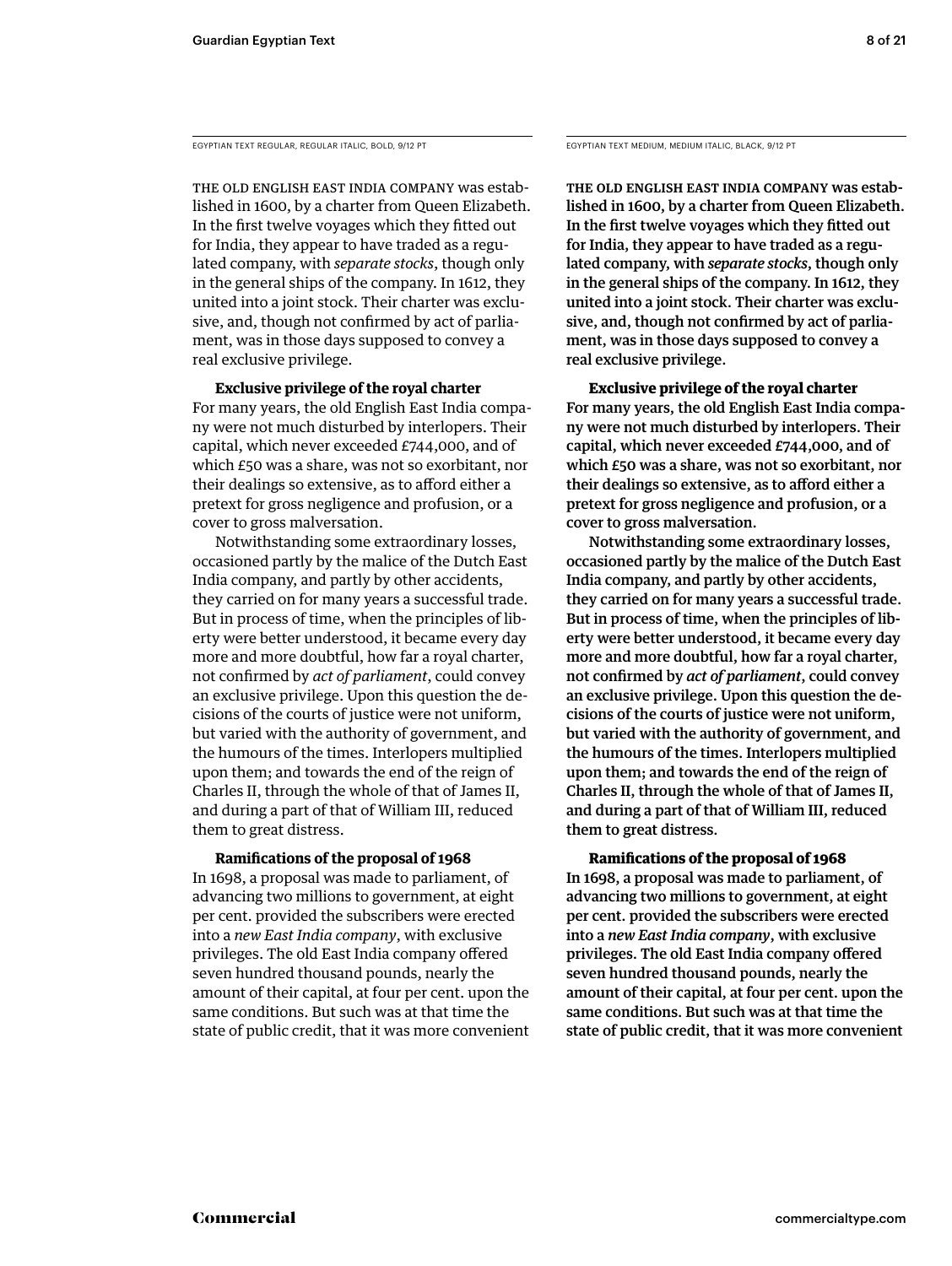EGYPTIAN TEXT REGULAR, REGULAR ITALIC, 8/10 PT

THE OLD ENGLISH EAST INDIA COMPANY was established in 1600, by a charter from Queen Elizabeth. In the first twelve voyages which they fitted out for India, they appear to have traded as a regulated company, with *separate stocks*, though only in the general ships of the company. In 1612, they united into a joint stock. Their charter was exclusive, and, though not confirmed by act of parliament, was in those days supposed to convey a real exclusive privilege.

 For many years, the old English East India company were not much disturbed by interlopers. Their capital never exceeded £744,000, and of which £50 was a share, was not so exorbitant, nor their dealings so extensive, as to afford either a pretext for gross negligence and profusion, or a cover to gross malversation.

 Notwithstanding some extraordinary losses, occasioned partly by the malice of the Dutch East India company, and partly by other accidents, they carried on for many years a successful trade. But in process of time, when the principles of liberty were better understood, it became every day more and more doubtful, how far a royal charter, not confirmed by *act of parliament*, could convey an exclusive privilege. Upon this question the decisions of the courts of justice were not uniform, but varied with the authority of government, and the humours of the times. Interlopers multiplied upon them; and towards the end of the reign of Charles II, through the whole of that of James II, and during a part of that of William III, reduced them to great distress.

 In 1698, a proposal was made to parliament, of advancing two millions, at eight per cent, to government. provided that the subscribers were erected into a *new East India company,* with exclusive privileges. The old East India company offered seven hundred thousand pounds, nearly the amount of their capital, at four per cent. upon the same conditions. But such was at that time the state of public credit, that it was more convenient for government to borrow two millions at eight per cent. than seven hundred thousand pounds at four. The proposal of the new subscribers was accepted, and a *new East India company* established in consequence. The old East India company, however, had a right to continue their trade till 1701. They had, at the same time, in the name of their treasurer, subscribed very artfully three hundred and fifteen thousand pounds into the stock of the new. By a negligence in the expression of the act of parliament, which vested the East India trade in the subscribers to this loan EGYPTIAN TEXT REGULAR, REGULAR ITALIC, BOLD, 8/10 PT

THE OLD ENGLISH EAST INDIA COMPANY was established in 1600, by a charter from Queen Elizabeth. In the first twelve voyages which they fitted out for India, they appear to have traded as a regulated company, with *separate stocks*, though only in the general ships of the company. In 1612, they united into a joint stock. Their charter was exclusive, and, though not confirmed by act of parliament, was in those days supposed to convey a real exclusive privilege.

# **Exclusive privilege of the royal charter**

For many years, the old English East India company were not much disturbed by interlopers. Their capital never exceeded  $E$ 744,000, and of which  $E$ 50 was a share, was not so exorbitant, nor their dealings so extensive, as to afford either a pretext for gross negligence and profusion, or a cover to gross malversation.

 Notwithstanding some extraordinary losses, occasioned partly by the malice of the Dutch East India company, and partly by other accidents, they carried on for many years a successful trade. But in process of time, when the principles of liberty were better understood, it became every day more and more doubtful, how far a royal charter, not confirmed by *act of parliament*, could convey an exclusive privilege. Upon this question the decisions of the courts of justice were not uniform, but varied with the authority of government, and the humours of the times. Interlopers multiplied upon them; and towards the end of the reign of Charles II, through the whole of that of James II, and during a part of that of William III, reduced them to great distress.

# **Ramifications of the proposal of 1968**

In 1698, a proposal was made to parliament, of advancing two millions, at eight per cent, to government. provided that the subscribers were erected into a *new East India company,* with exclusive privileges. The old East India company offered seven hundred thousand pounds, nearly the amount of their capital, at four per cent. upon the same conditions. But such was at that time the state of public credit, that it was more convenient for government to borrow two millions at eight per cent. than seven hundred thousand pounds at four. The proposal of the new subscribers was accepted, and a *new East India company* established in consequence. The old East India company, however, had a right to continue their trade till 1701. They had, at the same time, in the name of their treasurer, subscribed very artfully three hundred and fifteen thousand pounds into the stock of the new. By a negligence in the expression of the act of parliament, which vested the East India trade in the subscribers to this loan of two millions, it did not appear evident that they were all obliged to unite into a joint stock. A few private traders, whose subscriptions amounted only to seven thousand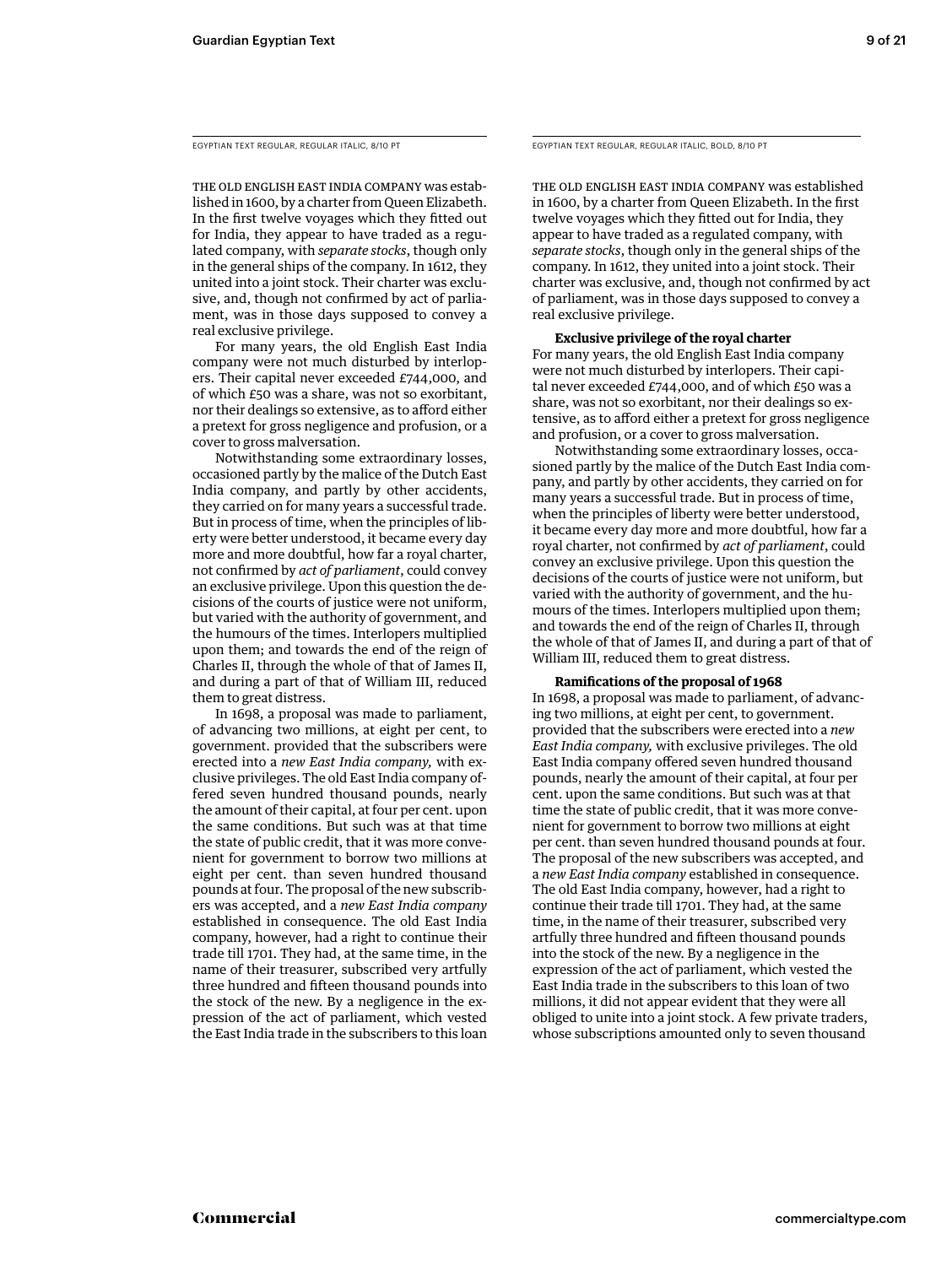EGYPTIAN TEXT MEDIUM, MEDIUM ITALIC, 8/10 PT

THE OLD ENGLISH EAST INDIA COMPANY was established in 1600, by a charter from Queen Elizabeth. In the first twelve voyages which they fitted out for India, they appear to have traded as a regulated company, with *separate stocks*, though only in the general ships of the company. In 1612, they united into a joint stock. Their charter was exclusive, and, though not confirmed by act of parliament, was in those days supposed to convey a real exclusive privilege.

 For many years, the old English East India company were not much disturbed by interlopers. Their capital never exceeded £744,000, and of which £50 was a share, was not so exorbitant, nor their dealings so extensive, as to afford either a pretext for gross negligence and profusion, or a cover to gross malversation.

 Notwithstanding some extraordinary losses, occasioned partly by the malice of the Dutch East India company, and partly by other accidents, they carried on for many years a successful trade. But in process of time, when the principles of liberty were better understood, it became every day more and more doubtful, how far a royal charter, not confirmed by *act of parliament*, could convey an exclusive privilege. Upon this question the decisions of the courts of justice were not uniform, but varied with the authority of government, and the humours of the times. Interlopers multiplied upon them; and towards the end of the reign of Charles II, through the whole of that of James II, and during a part of that of William III, reduced them to great distress.

 In 1698, a proposal was made to parliament, of advancing two millions, at eight per cent, to government. provided that the subscribers were erected into a *new East India company,* with exclusive privileges. The old East India company offered seven hundred thousand pounds, nearly the amount of their capital, at four per cent. upon the same conditions. But such was at that time the state of public credit, that it was more convenient for government to borrow two millions at eight per cent. than seven hundred thousand pounds at four. The proposal of the new subscribers was accepted, and a *new East India company* established in consequence. The old East India company, however, had a right to continue their trade till 1701. They had, at the same time, in the name of their treasurer, subscribed very artfully three hundred and fifteen thousand pounds into the stock of the new. By a negligence in the expression of the act of parliament, which vested the East India trade in the subscribers to this loan EGYPTIAN TEXT MEDIUM, MEDIUM ITALIC, BLACK, 8/10 PT

THE OLD ENGLISH EAST INDIA COMPANY was established in 1600, by a charter from Queen Elizabeth. In the first twelve voyages which they fitted out for India, they appear to have traded as a regulated company, with *separate stocks*, though only in the general ships of the company. In 1612, they united into a joint stock. Their charter was exclusive, and, though not confirmed by act of parliament, was in those days supposed to convey a real exclusive privilege.

# **Exclusive privilege of the royal charter**

For many years, the old English East India company were not much disturbed by interlopers. Their capital never exceeded  $E$ 744,000, and of which  $E$ 50 was a share, was not so exorbitant, nor their dealings so extensive, as to afford either a pretext for gross negligence and profusion, or a cover to gross malversation.

 Notwithstanding some extraordinary losses, occasioned partly by the malice of the Dutch East India company, and partly by other accidents, they carried on for many years a successful trade. But in process of time, when the principles of liberty were better understood, it became every day more and more doubtful, how far a royal charter, not confirmed by *act of parliament*, could convey an exclusive privilege. Upon this question the decisions of the courts of justice were not uniform, but varied with the authority of government, and the humours of the times. Interlopers multiplied upon them; and towards the end of the reign of Charles II, through the whole of that of James II, and during a part of that of William III, reduced them to great distress.

# **Ramifi cations of the proposal of 1968**

In 1698, a proposal was made to parliament, of advancing two millions, at eight per cent, to government. provided that the subscribers were erected into a *new East India company,* with exclusive privileges. The old East India company offered seven hundred thousand pounds, nearly the amount of their capital, at four per cent. upon the same conditions. But such was at that time the state of public credit, that it was more convenient for government to borrow two millions at eight per cent. than seven hundred thousand pounds at four. The proposal of the new subscribers was accepted, and a *new East India company* established in consequence. The old East India company, however, had a right to continue their trade till 1701. They had, at the same time, in the name of their treasurer, subscribed very artfully three hundred and fifteen thousand pounds into the stock of the new. By a negligence in the expression of the act of parliament, which vested the East India trade in the subscribers to this loan of two millions, it did not appear evident that they were all obliged to unite into a joint stock. A few private traders, whose subscriptions amounted only to seven thousand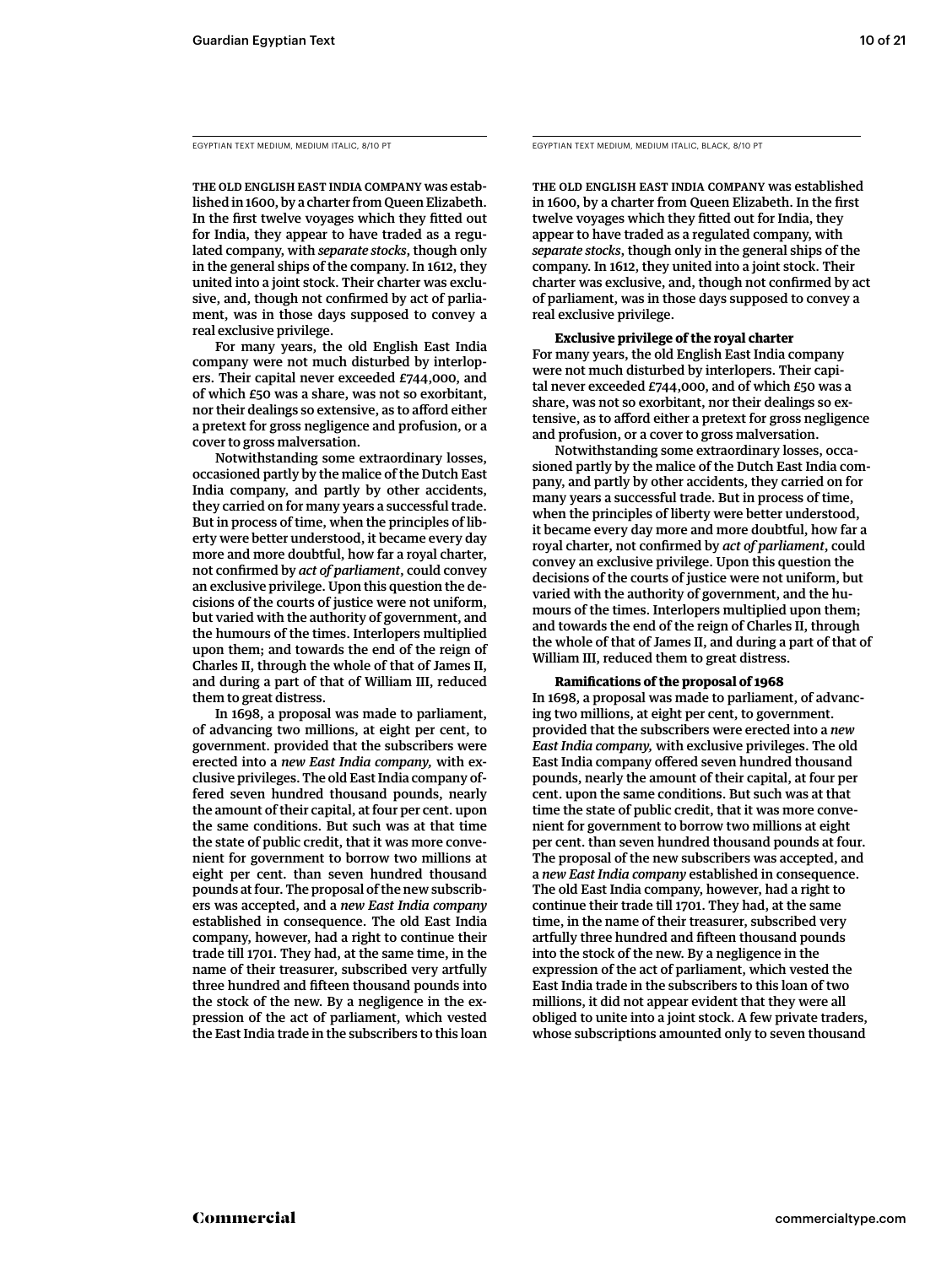EGYPTIAN TEXT BOLD, BOLD ITALIC, 8/10 PT

**THE OLD ENGLISH EAST INDIA COMPANY was established**  in 1600, by a charter from Queen Elizabeth. In the first twelve voyages which they fitted out for India, they **appear to have traded as a** *regulated company***, with separate stocks, though only in the general ships of the company. In 1612, they united into a joint stock. Their**  charter was exclusive, and, though not confirmed by **act of parliament, was in those days supposed to convey a real exclusive privilege.** 

 *Exclusive privilege of the royal charter* **For many years, the old English East India company were not much disturbed by interlopers. Their capital never exceeded £744,000, and of which £50 was a share, was not so exorbitant, nor their dealings so**  extensive, as to afford either a pretext for gross negli**gence and profusion, or a cover to gross malversation.** 

 **Notwithstanding some extraordinary losses, occasioned by the malice of the Dutch East India company, and partly by other accidents, they carried on for many years a successful trade. But in process of time, when the principles of liberty were better understood, it became every day more and more doubtful, how far a royal charter, not confi rmed by** *act of parliament***, could convey an exclusive privilege. Upon this question the decisions of the courts of justice were not uniform, but varied with the authority of government, and the humours of the times. Interlopers multiplied upon them; and towards the end of the reign of Charles II, through the whole of that of James II, and during a part of that of William III, reduced them to great distress.** 

 *Ramifi cations of the proposal of 1968* **In 1698, a proposal was made to parliament, of advancing two millions, at eight per cent, to government. provided that the subscribers were erected into a new East India company, with exclusive privileges. The old East India company offered seven hundred thousand pounds, nearly the amount of their capital, at four per cent. upon the same conditions. But such was at that time the state of public credit, that it was more convenient for government to borrow two millions at eight per cent. than seven hundred thousand pounds at four. The proposal of the new subscribers was accepted, and a** *new East India company* **established in consequence. The old East India company, however, had a right to continue their trade till 1701. They had, at the same time, in the name of their treasurer, sub**scribed very artfully three hundred and fifteen **thousand pounds into the stock of the new. By a negligence in the expression of the act of parliament, which vested the East India trade in the subscribers to this loan of two millions, it did not appear evident that they were all obliged to unite into a joint stock. A few private traders, whose subscriptions amounted only to** 

EGYPTIAN TEXT BLACK, BLACK ITALIC, 8/10 PT

**THE OLD ENGLISH EAST INDIA COMPANY was established**  in 1600, by a charter from Queen Elizabeth. In the first twelve voyages which they fitted out for India, they **appear to have traded as a** *regulated company***, with separate stocks, though only in the general ships of the company. In 1612, they united into a joint stock. Their**  charter was exclusive, and, though not confirmed by **act of parliament, was in those days supposed to convey a real exclusive privilege.** 

 *Exclusive privilege of the royal charter* **For many years, the old English East India company were not much disturbed by interlopers. Their capital never exceeded £744,000, and of which £50 was a share, was not so exorbitant, nor their dealings so**  extensive, as to afford either a pretext for gross negli**gence and profusion, or a cover to gross malversation.** 

 **Notwithstanding some extraordinary losses, occasioned by the malice of the Dutch East India company, and partly by other accidents, they carried on for many years a successful trade. But in process of time, when the principles of liberty were better understood, it became every day more and more doubtful, how far a royal charter, not confi rmed by** *act of parliament***, could convey an exclusive privilege. Upon this question the decisions of the courts of justice were not uniform, but varied with the authority of government, and the humours of the times. Interlopers multiplied upon them; and towards the end of the reign of Charles II, through the whole of that of James II, and during a part of that of William III, reduced them to great distress.** 

 *Ramifi cations of the proposal of 1968* **In 1698, a proposal was made to parliament, of advancing two millions, at eight per cent, to government. provided that the subscribers were erected into a new East India company, with exclusive privileges. The old East India company offered seven hundred thousand pounds, nearly the amount of their capital, at four per cent. upon the same conditions. But such was at that time the state of public credit, that it was more convenient for government to borrow two millions at eight per cent. than seven hundred thousand pounds at four. The proposal of the new subscribers was accepted, and a** *new East India company* **established in consequence. The old East India company, however, had a right to continue their trade till 1701. They had, at the same time, in the name of their treasurer, subscribed very artfully three**  hundred and fifteen thousand pounds into the stock of **the new. By a negligence in the expression of the act of parliament, which vested the East India trade in the subscribers to this loan of two millions, it did not appear evident that they were all obliged to unite into a joint stock. A few private traders, whose subscrip-**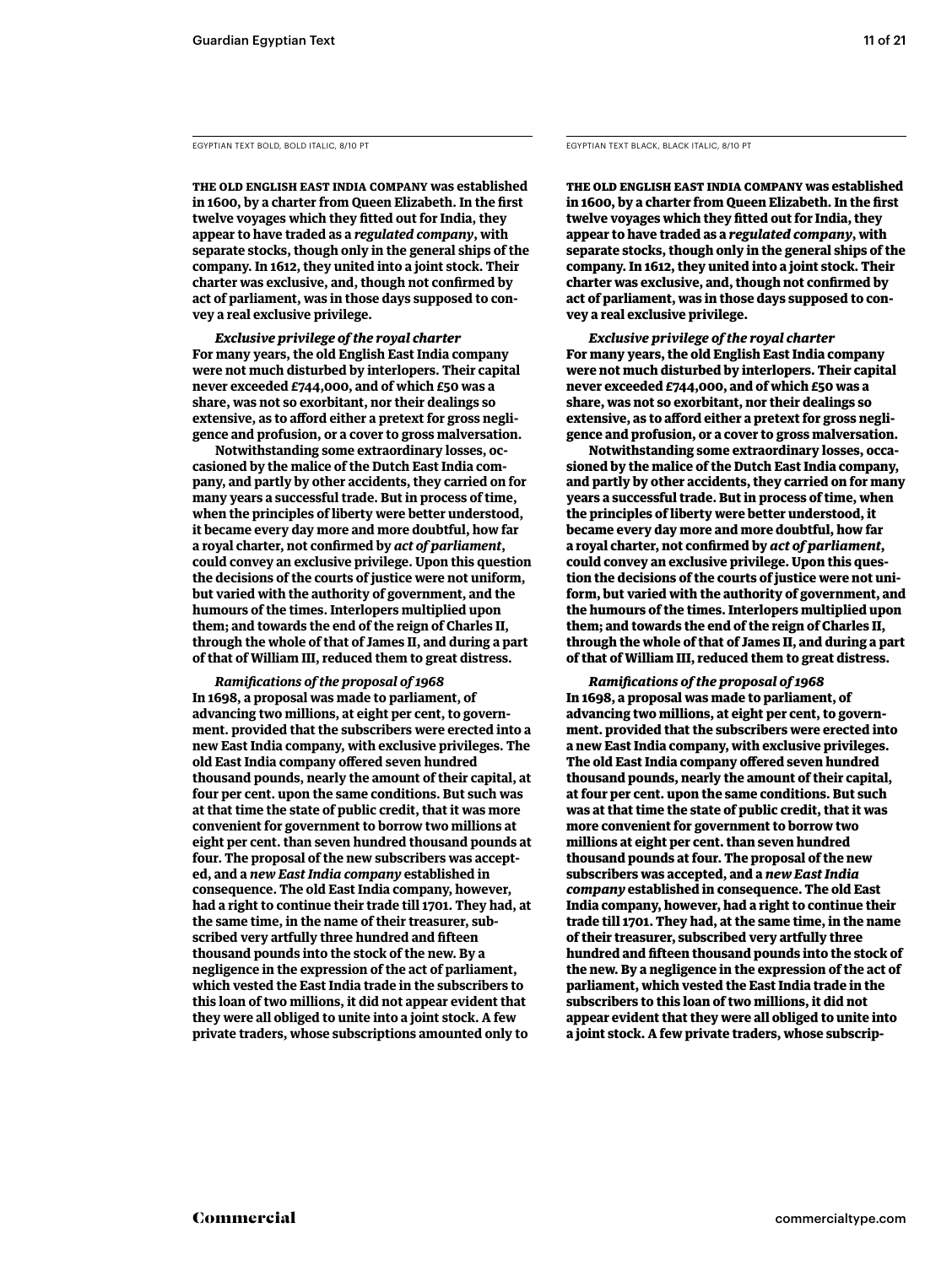THIS DIVISION OF LABOUR, from which many advantages are derived, is not originally the effect of any wisdom, which foresees and intends that general opulence to which it gives occasion. It is the necessary, though very slow and gradual, consequence of a certain propensity in human nature, which has in view no such extensive utility; the propensity to truck, barter, and exchange one thing for another.

 Whether this propensity be one of those original principles in human nature, of which no further account can be given, or whether, as seems more probable, the necessary consequence of the faculties of reason and speech, it belongs not to our present subject to inquire.

 It is common to all men, and to be found in no other race of animals, which seem to know neither this nor any other species of contracts. Two greyhounds, in running down the same hare, have sometimes the appearance of acting in some sort of concert. Each turns her towards his companion, or endeavours to intercept her when his companion turns her towards himself. This, however, is

# EGYPTIAN TEXT REGULAR, 7/9 PT EGYPTIAN TEXT REGULAR, 7/9 PT

**The improvements in machinery** have by no means been the inventions of those who had occasion to use the machines. Many improvements have been made by the ingenuity of the makers of the machines, when to make them became the business of a peculiar trade; and some by that of those who are called *philosophers*,

whose trade it is not to do any thing, but

observe every thing.  *Upon that account, are often capable of combining together the powers of the most distant and dissimilar objects in the progress of society, philosophy becomes, like every other employment, the principal or sole trade and occupation of a particular class of citizens.* 

 Like every other employment, too, it is subdivided into a considerable number of different branches, each of which affords occupation to a peculiar tribe or class of philosophers; and this subdivision of employment in philosophy, as well as in every other business, improve dexterity, and saves time. Each individual becomes more expert in his own peculiar branch, more work is done upon the whole, and the quantity of science is conEGYPTIAN TEXT MEDIUM, 7/9 PT

**The improvements in machinery** have by no means been the inventions of those who had occasion to use the machines. Many improvements have been made by the ingenuity of the makers of the machines, when to make them became the business of a peculiar trade; and some by that of those who are called philosophers, whose trade it is not to do any thing, but observe every thing.

 *Upon that account, are often capable of combining together the powers of the most distant and dissimilar objects in the progress of society, philosophy becomes, like every other employment, the principal or sole trade and occupation of a particular class of citizens.* 

 Like every other employment, too, it is subdivided into a considerable number of different branches, each of which affords occupation to a peculiar tribe or class of philosophers; and this subdivision of employment in philosophy, as well as in every other business, improve dexterity, and saves time. Each individual becomes more expert in his own peculiar branch, more work is done upon the whole, and the quantity of science is con-

EGYPTIAN TEXT REGULAR, 6/8 PT [TRACKING +4] EGYPTIAN TEXT REGULAR, 6/8 PT [TRACKING +4]

THIS DIVISION OF LABOUR, from which many advantages are derived, is not originally the effect of any wisdom, which foresees and intends that general opulence to which it gives occasion. It is the necessary, though very slow and gradual, consequence of a certain propensity in human nature, which has in view no such extensive utility; the propensity to truck, barter, and exchange one thing for another.

 Whether this propensity be one of those original principles in human nature, of which no further account can be given, or whether, as seems more probable, it be the necessary consequence of the faculties of reason and speech, it belongs not to our present subject to inquire.

 It is common to all men, and to be found in no other race of animals, which seem to know neither this nor any other species of contracts. Two greyhounds, in running down the same hare, have sometimes the appearance of acting in some sort of concert. Each turns her towards his companion, or endeavours to intercept her when his companion turns her towards himself. This is not the effect of any contract, but of the accidental concurrence of their passions in the same object at that particular time.

 Nobody ever saw a dog make a fair and deliberate exchange of one bone for another with another dog. Nobody ever saw one animal, by its gestures and natural cries signify to another, this is mine, that yours; I am willing to give this for that. When an animal wants to

**The improvements in machinery** have by no means been the inventions of those who had occasion to use the machines. Many improvements have been made by the ingenuity of the makers of the machines, when to make them became the business of a peculiar trade; and some by that of those who are called *philosophers*, whose trade it is not to do any thing, but to observe every thing.

 *Upon that account, are often capable of combining together the powers of the most distant and dissimilar objects in the progress of society, philosophy becomes, like every other employment, the principal or sole trade and occupation of a particular class of citizens.* 

 Like every other employment, too, it is subdivided into a considerable number of different branches, each of which affords occupation to a peculiar tribe or class of philosophers; and this subdivision of employment in philosophy, as well as in every other business, improve dexterity, and saves time.

 Each individual becomes more expert in his own peculiar branch, more work is done upon the whole, and the quantity of science is considerably increased by it. It is the great multiplication of the productions of all the different arts, in consequence of the division of labour, which occasions, in a well-governed society, that universal opulence which extends itself to the lowest ranks of the people. Every workman has a great quantity of his own work to dispose

EGYPTIAN TEXT MEDIUM, 6/8 PT [TRACKING +4]

**The improvements in machinery** have by no means been the inventions of those who had occasion to use the machines. Many improvements have been made by the ingenuity of the makers of the machines, when to make them became the business of a peculiar trade; and some by that of those who are called *philosophers*, whose trade it is not to do any thing, but to observe every thing.

 *Upon that account, are often capable of combining together the powers of the most distant and dissimilar objects in the progress of society, philosophy becomes, like every other employment, the principal or sole trade and occupation of a particular class of citizens.* 

 Like every other employment, too, it is subdivided into a considerable number of different branches, each of which affords occupation to a peculiar tribe or class of philosophers; and this subdivision of employment in philosophy, as well as in every other business, improve dexterity, and saves time.

 Each individual becomes more expert in his own peculiar branch, more work is done upon the whole, and the quantity of science is considerably increased by it. It is the great multiplication of the productions of all the different arts, in consequence of the division of labour, which occasions, in a well-governed society, that universal opulence which extends itself to the lowest ranks of the people. Every workman has a great quantity of his own work to dispose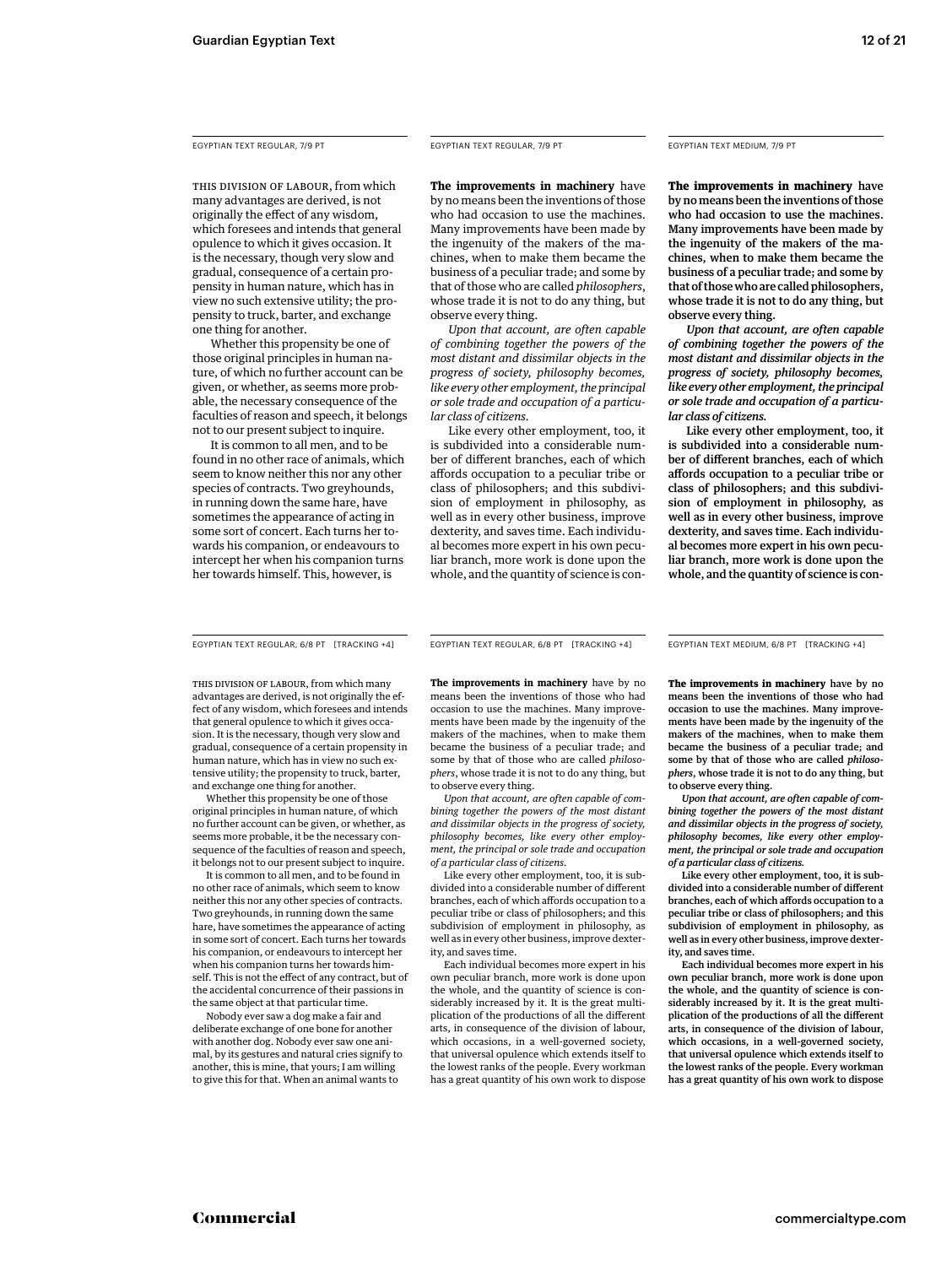EGYPTIAN TEXT REGULAR, 9/10 PT

THE SPANISH WAR in 1739, and the French war which soon followed it, created an increase of the debt, which, on the 31st of December 1748, after the war had been concluded by the treaty of Aix-la-Chapelle, amounted to £78,293,313. The most profound peace, of 17 years continuance, had taken no more than £8,328,354,17 from it. A war, of less than nine years continuance, added £31,338,689 to it. (Refer to James Postlethwaite's *The History of the Public Revenue*.) During the administration of Mr. Pelham, the interest of the public debt was reduced, from 4% to 3%; the sinking fund was increased, and some part of the public debt was paid off. In 1755, before the breaking out of the late war, the funded debt of Great Britain amounted to £72,289,675. On the 5th of January 1763, at the conclusion of the peace, the funded debt amounted debt to £122,603,336. The unfunded debt has been stated at £13,927,589.

EGYPTIAN TEXT REGULAR, 9/11 PT

THE SPANISH WAR in 1739, and the French war which soon followed it, created an increase of the debt, which, on the 31st of December 1748, after the war had been concluded by the treaty of Aix-la-Chapelle, amounted to £78,293,313. The most profound peace, of 17 years continuance, had taken no more than £8,328,354,17 from it. A war, of less than nine years continuance, added £31,338,689 to it. (Refer to James Postlethwaite's *The History of the Public Revenue*.) During the administration of Mr. Pelham, the interest of the public debt was reduced, from 4% to 3%; the sinking fund was increased, and some part of the public debt was paid off. In 1755, before the breaking out of the late war, the funded debt of Great Britain amounted to £72,289,675. On the 5th of January 1763, at the conclusion of the peace, the funded debt amounted debt to £122,603,336. The unfunded debt has been stated at £13,927,589.

EGYPTIAN TEXT REGULAR, 9/12 PT

THE SPANISH WAR in 1739, and the French war which soon followed it, created an increase of the debt, which, on the 31st of December 1748, after the war had been concluded by the treaty of Aix-la-Chapelle, amounted to £78,293,313. The most profound peace, of 17 years continuance, had taken no more than £8,328,354,17 from it. A war, of less than nine years continuance, added £31,338,689 to it. (Refer to James Postlethwaite's *The History of the Public Revenue*.) During the administration of Mr. Pelham, the interest of the public debt was reduced, from 4% to 3%; the sinking fund was increased, and some part of the public debt was paid off. In 1755, before the breaking out of the late war, the funded debt of Great Britain amounted to £72,289,675. On the 5th of January 1763, at the conclusion of the peace, the funded debt amounted debt to £122,603,336. The unfunded debt has been stated at £13,927,589.

EGYPTIAN TEXT REGULAR, 9/13 PT

THE SPANISH WAR in 1739, and the French war which soon followed it, created an increase of the debt, which, on the 31st of December 1748, after the war had been concluded by the treaty of Aix-la-Chapelle, amounted to £78,293,313. The most profound peace, of 17 years continuance, had taken no more than £8,328,354,17 from it. A war, of less than nine years continuance, added £31,338,689 to it. (Refer to James Postlethwaite's *The History of the Public Revenue*.) During the administration of Mr. Pelham, the interest of the public debt was reduced, from 4% to 3%; the sinking fund was increased, and some part of the public debt was paid off. In 1755, before the breaking out of the late war, the funded debt of Great Britain amounted to £72,289,675. On the 5th of January 1763, at the conclusion of the peace, the funded debt amounted debt to £122,603,336. The unfunded debt has been stated at £13,927,589.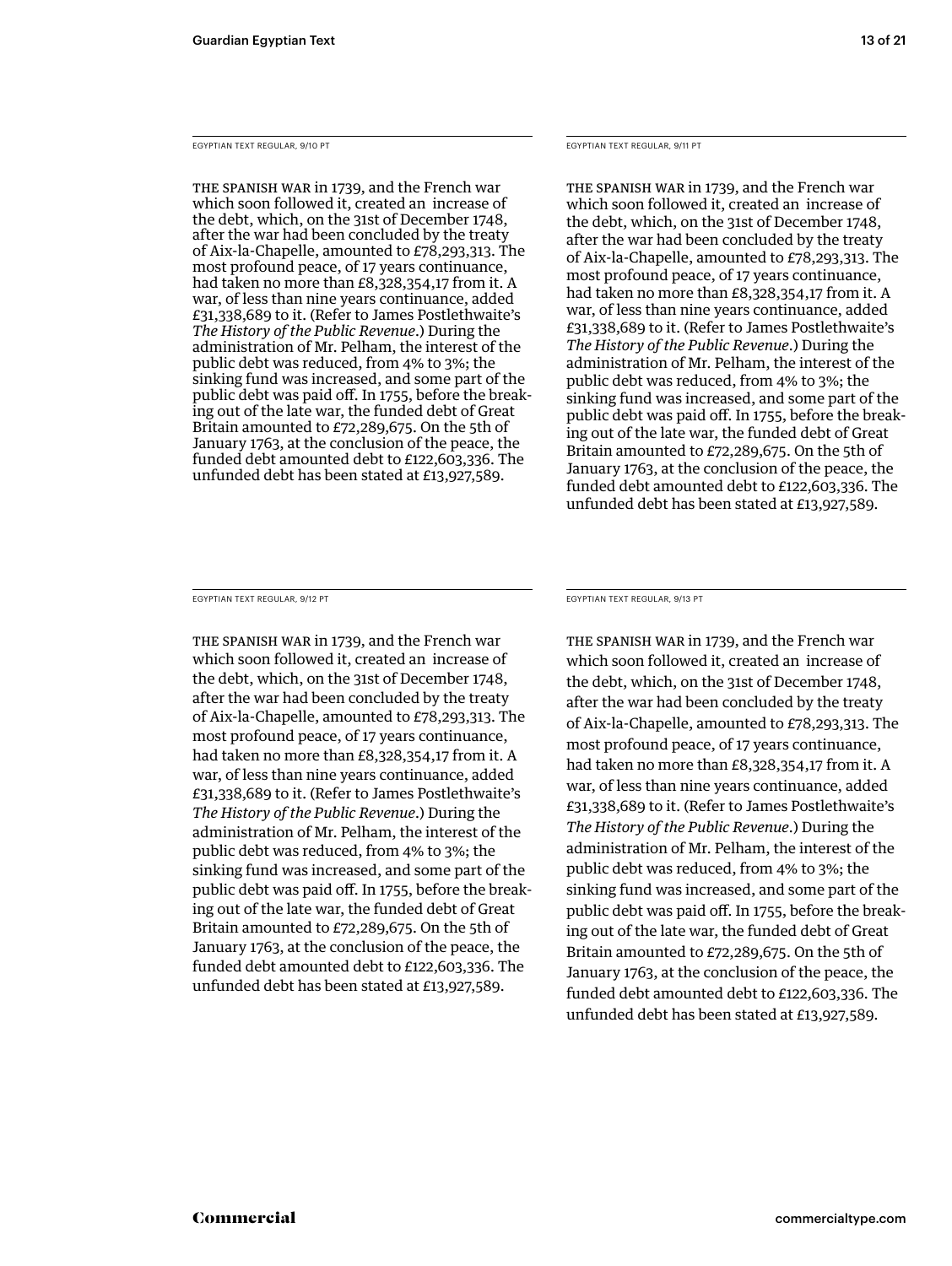AČKOLI KLIMŠOVA nenapsala knih mnoho, přece zná ji ta naše četbychtivá mládež tuze dobře. Zná ji zejména z knih: Z jara do léta, Kniha báchorek, Paleček a Malenka, Z ráje, Rodinná skřínka a j., a pak z různých časopisů pro mládež, do nichž velice pilně přispívá. Její práce vesměs děti naše rády čítají, poněvadž skutečně vynikají vším, čeho se na dobré četbě žádá. Však Klimšova také pracuje s láskou, pracuje opravdově vážně a nevydá nic na světlo, co by důkladně nepodrobila soudu svému i soudu jiných. A to právě dodává jejím prácem té pravé ceny. Nuže seznammež se se životem této tiché a skromné pracovnice, seznammež se i s jejími pěknými spisy. Klimšova narodila se 7. dne měsíce prosince roku 1851. v Poličce. Otec její byl dosti zámožným a váženým měšťanem, měltě v Poličce dům a byl dlouhá léta členem obecního zastupitelstva, ba i městským radním. *Při domě měli Klimšovi zahrádku*. Něžná matka Bohumilčina milovala totiž velice květiny a při tom lnula také velikou láskou ku zvířatům. Byla dobra, o vše, ale zvláště o děti své starostli-

#### DEUTSCH (GERMAN) EGYPTIAN TEXT REGULAR, 9/12 PT

SEHEN WIR das Gesamtbild unseres heutigen Lebens nur mit unseren Augen an, so können wir die Folgerung ziehen, daß dieses Gebilde einen chaotischen Charakter trägt, und es kann uns nicht wundern, daß diejenigen, welche sich in diesem scheinbaren Chaos unwohl fühlen, der Welt entfliehen oder sich in geistigen Abstraktionen verlieren wollen. Doch jedenfalls muß es uns klar sein, daß diese Flucht vor der Wirklichkeit ein ebenso großer Irrtum ist wie jene Anlehnung an den reinsten Materialismus. Weder die Flucht in das Mittelalter, noch der von verschiedenen Kunsthistorikern empfohlene Wiederaufbau des Olympos kann und die Lösung bringen. Unsere Zeit hat eine andere Mission zu erfüllen als die des Mittelalters und des Hellenismus. *Um die Aufgabe unserer Zeit richtig zu verstehen, ist es notwendig*, daß wir nicht nur mit unseren Augen, sondern vielmehr mit unseren innerlichen Sinnesorganen die Lebensstruktur erfassen. Haben wir einmal die Synthese des Lebens aus der Tiefe unseres Wesens gewonnen und als Inhalt von

DANSK (DANISH) EGYPTIAN TEXT REGULAR, 9/12 PT

DER VAR en lille Havfisk af god Familie, Navnet husker jeg ikke, det maa de Lærde sige Dig. Den lille Fisk havde attenhundrede Søskende, alle lige gamle; de kjendte ikke deres Fader eller Moder, de maatte strax skjøtte sig selv og svømme om, men det var en stor Fornøielse; Vand havde de nok at drikke, hele Verdenshavet, Føden tænkte de ikke paa, den kom nok; hver vilde følge sin Lyst, hver vilde faae sin egen Historie, ja det tænkte heller Ingen af dem paa. Solen skinnede ned i Vandet, det lyste om dem, det var saa klart, det var en Verden med de forunderligste Skabninger, og nogle saa gruelig store, med voldsomme Gab, de kunde sluge de attenhundrede Søskende, men det tænkte de heller ikke paa, for Ingen af dem var endnu bleven slugt. *De Smaa svømmede sammen, tæt op til hverandre*, som Sildene og Makrelerne svømme; men som de allerbedst svømmede i Vandet og tænkte paa Ingenting, sank, med forfærdelig Lyd, ovenfra, midt ned imellem dem, en lang, tung Ting, der slet ikke vilde holde op; længere og længere strakte den sig, og hver af

#### ESPAÑOL (SPANISH) EGYPTIAN TEXT REGULAR, 9/12 PT

EN ESTA conferencia no pretendo, como en anteriores, definir, sino subrayar; no quiero dibujar, sino sugerir. Animar, en su exacto sentido. Herir pájaros soñolientos. Donde haya un rincón oscuro, poner un reflejo de nube alargada y regalar unos cuantos espejos de bolsillo a las señoras que asisten. He querido bajar a la ribera de los juncos. Por debajo de las tejas amarillas. A la salida de las aldeas, donde el tigre se come a los niños. Estoy en este momento lejos del poeta que mira el reloj, lejos del poeta que lucha con la estatua, que lucha con el sueño, que lucha con la anatomía; he huido de todos mis amigos y me voy con aquel muchacho que se come la fruta verde y mira cómo las hormigas devoran al pájaro aplastado por el automóvil. *Por las calles más puras del pueblo me encontraréis*; por el aire viajero y la luz tendida de las melodías que Rodrigo Caro llamó"reverendas madres de todos los cantares". Por todos los sitios donde se abre la tierna orejita rosa del niño o la blanca orejita de la niña que espera, llena de miedo, el alfiler que abra el agujero para la arracada.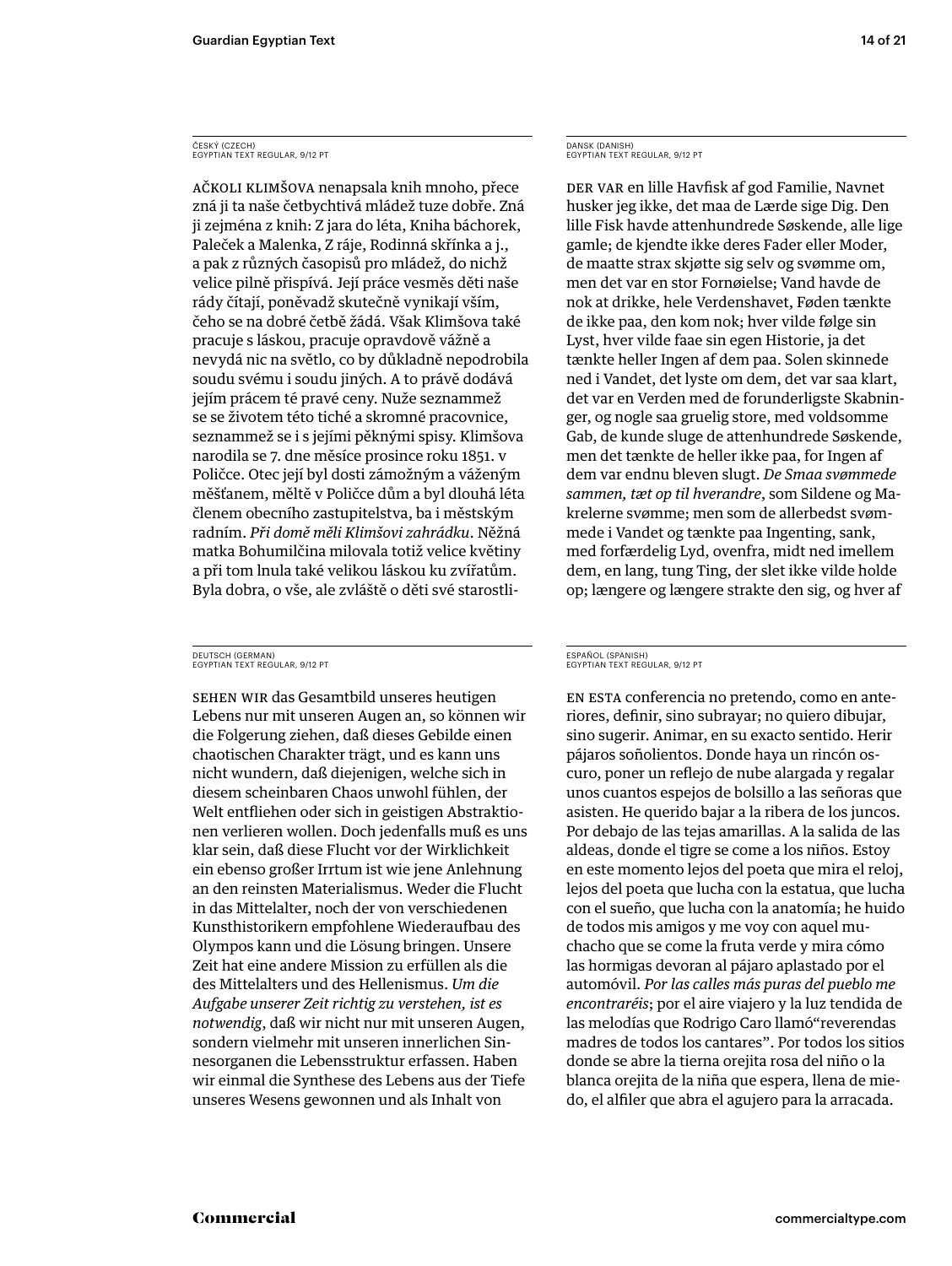DADA A son origine dans le dictionnaire. C'est terriblement simple. En français cela signifie « cheval de bois ». En allemand « va te faire, au revoir, à la prochaine». En roumain «oui en effet, vous avez raison, c'est ça, d'accord, vraiment, on s'en occupe », etc. C'est un mot international. Seulement un mot et ce mot comme mouvement. Très facile à comprendre. Lorsqu'on en fait une tendance artistique, cela revient à vouloir supprimer les complications. *Psychologie Dada*. Allemagne Dada y compris indigestions et crampes brouillardeuses, littérature Dada, bourgeoisie Dada et vous, très vénérés poètes, vous qui avez toujours fait de la poésie avec des mots, mais qui n'en faites jamais du mot lui-même, vous qui tournez autour d'un simple point en poétisant. Guerre mondiale Dada et pas de fin, révolution Dada et pas de commencement. Dada, amis et soi-disant poètes, très estimés fabricateurs et évangélistes Dada Tzara, Dada Huelsenbeck, Dada m'dada, Dada m'dada, Dada mhm, dada dera dada, Dada Hue, Dada Tza. Comment obtenir la béatitude ? En disant

MAGYAR (HUNGARIAN) EGYPTIAN TEXT REGULAR, 9/12 PT

HAJNALI KÉT órakor a segédtiszt belépett a tábornok szobájába és jelentette, hogy a járőrök elindultak a hodricsi úton. Az asztalra állított petróleumlámpa körül szétteregetett tereprajzok és jelentések hevertek, rajtuk keresztbe dobva egy ezüstgombos lovaglópálca. A tábornok a szoba közepén állt és hideg arccal hallgatta a segédtiszt szavait. Kurtára nyírt szakála rőtesen csillogott a lámpafényben. *Aranykeretes szemüvege mögül jeges nyugalommal csillámlottak elő kék szemei*. Csupa energia volt ez a hat láb magas, karcsú ember, aki egy hónap előtt vette át a feldunai hadtest parancsnokságát. De most mégis, mintha valami fáradtságot vagy inkább fásultságot árultak volna el mozdulatai. Némán bólintott s mikor a segédtiszt mögött becsukódott az ajtó, kimerülten dobta magát a kopott díványra. Két nap óta mindig talpon volt s egyik izgalom a másik után érte. A Szélakna irányában fekvő főcsapat felé haladó ellenség már egy napi előnyt nyert a Zsarnócra kirendelt zászlóalj parancsnokának ügyetlensége folytán. Első felindulásában

ITALIANO (ITALIAN) EGYPTIAN TEXT REGULAR, 9/12 PT

DAPPRIMA, RIPETENDENDO l'errore commesso in gioventù, scrisse di animali che conosceva poco, e le sue favole risonarono di ruggiti e barriti. Poi si fece più umano, se così si può dire, scrivendo degli animali che credeva di conoscere. Così la mosca gli regalò una gran quantità di favole dimostrandosi un animale più utile di quanto si creda. *In una di quelle favole ammirava la velocità del dittero, velocità sprecata perchè non gli serviva nè a ragg iungere la preda nè a garantire la sua incolumità*. Qui faceva la morale una testuggine. Un'altra favola esaltava la mosca che distruggeva le cose sozze da essa tanto amate. Una terza si meravigliava che la mosca, l'animale più ricco d'occhi, veda tanto imperfettamente. Infine una raccontava di un uomo che, dopo di aver schiacciato una mosca noiosa, le gridò: "Ti ho benefi cata; ecco che non sei più una mosca". Con tale sistema era facile di avere ogni giorno la favola pronta col caffè del mattino. Doveva venire la guerra ad insegnargli che la favola poteva divenire un'espressione del proprio animo, il quale così

#### POLSKI (POLISH) EGYPTIAN TEXT REGULAR, 9/12 PT

OD WCZORAJ jakiś niepokój panuje w uliczce. Stary Mendel dziwi się i częściej niż zwykle nakłada krótką łajkę patrząc w okno. Tych ludzi nie widział on tu jeszcze. Gdzie idą? Po co przystają z robotnikami, śpieszącymi do kopania fundamentów pod nowy dom niciarza Greulicha? Skąd się tu wzięły te obszarpane wyrostki? Dlaczego patrzą tak po sieniach? *Skąd mają pieniądze, że idą w pięciu do szynku?* Stary Mendel kręci głową, smokcząc mały, silnie wygięty wiśniowy cybuszek. On zna tak dobrze tę uliczkę cichą. Jej fizjonomię, jej ruch. jej głosy, jej tętno. Wie, kiedy zza którego węgła wyjrzy w dzień pogodny słońce; ile dzieci przebiegnie rankiem, drepcąc do ochronki, do szkoły; ile zwiędłych dziewcząt w ciemnych chustkach, z małymi blaszeczkami w ręku przejdzie po trzy, po cztery, do fabryki cygar na robotę; ile kobiet przystanie z koszami na starym, wytartym chodniku, pokazując sobie zakupione jarzyny, skarżąc się na drogość jaj, mięsa i masła; ilu wyrobników przecłapie środkiem bruku, ciężkim chodem nóg obutych w trepy, nio-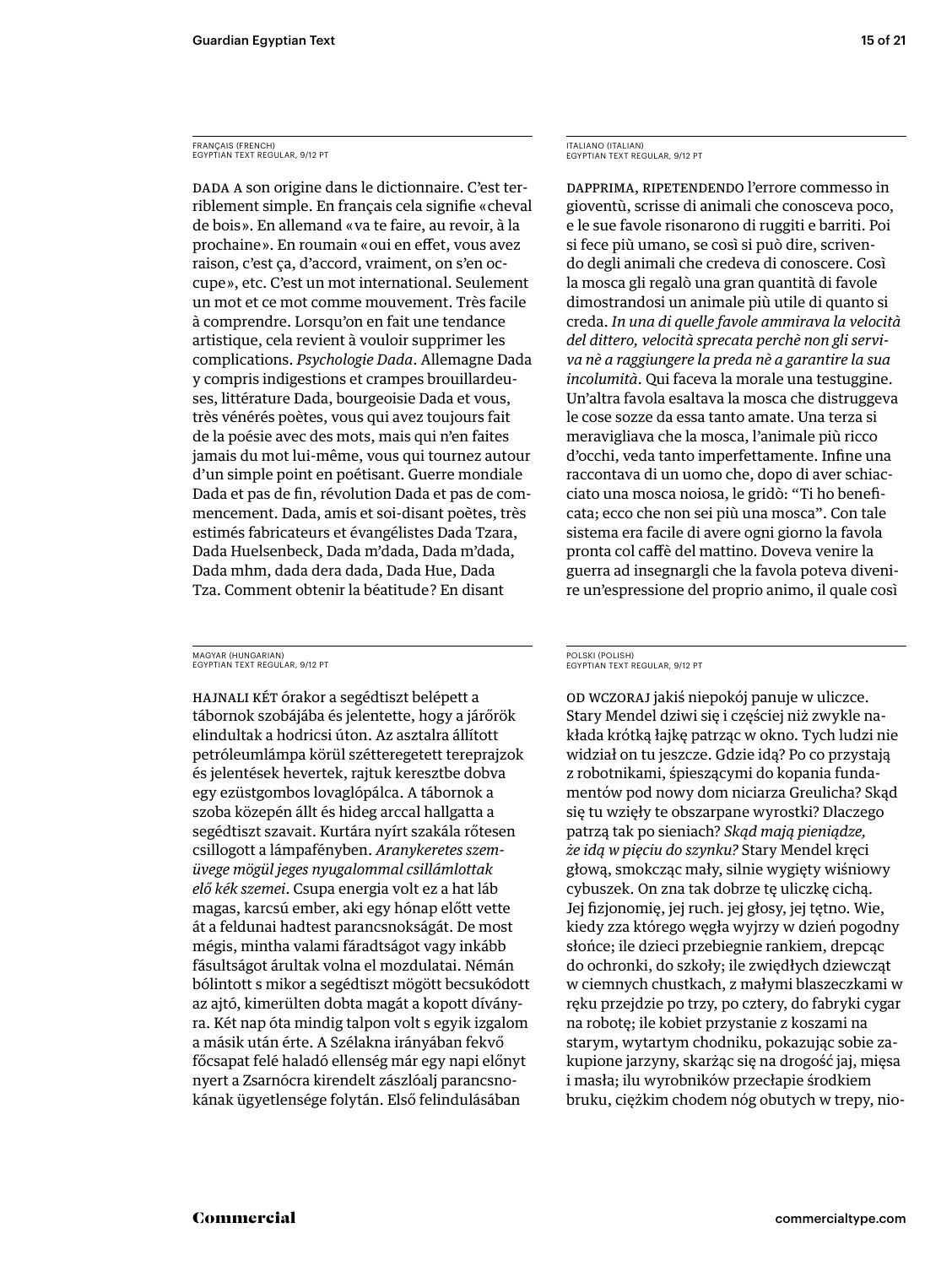# PORTUGUÊS (PORTUGUESE) EGYPTIAN TEXT REGULAR, 9/12 PT

D. BENEDITA levantou-se, no dia seguinte, com a idéia de escrever uma carta ao marido, uma longa carta em que lhe narrasse a festa da véspera, nomeasse os convivas e os pratos, descrevesse a recepção noturna, e, principalmente, desse notícia das novas relações com D. Maria dos Anjos. A mala fechava-se às duas horas da tarde, D. Benedita acordara às nove, e, não morando longe (morava no Campo da Aclamação), um escravo levaria a carta ao correio muito a tempo. Demais, chovia; D. Benedita arredou a cortina da janela, deu com os vidros molhados; era uma chuvinha teimosa, o céu estava todo brochado de uma cor pardo-escura, malhada de grossas nuvens negras. *Ao longe, viu fl utuar e voar o pano que cobria o balaio que uma preta levava à cabeça: concluiu que ventava*. Magnífico dia para não sair, e, portanto, escrever uma carta, duas cartas, todas as cartas de uma esposa ao marido ausente. Ninguém viria tentá-la. Enquanto ela compõe os babadinhos e rendas do roupão branco, um roupão de cambraia que o desembargador lhe dera em 1862, no mes-

#### SVENSKA (SWEDISH) EGYPTIAN TEXT REGULAR, 9/12 PT

KLOCKAN VAR mellan åtta och nio den vackra majmorgonen, då Arvid Falk efter scenen hos brodern vandrade gatorna framåt, missnöjd med sig själv, missnöjd med brodern och missnöjd med det hela. Han önskade att det vore mulet och att han hade dåligt sällskap. Att han var en skurk, det trodde han icke fullt på, men han var icke nöjd med sig själv, han var så van att ställa höga fordringar på sig, och han var inlärd att i brodern se ett slags styvfar, för vilken han hyste stor aktning, nästan vördnad. Men även andra tankar döko upp och gjorde honom bekymrad. Han var utan pengar och utan sysselsättning. Detta senare var kanske det värsta ty sysslolösheten var honom en svår fiende, begåvad med en aldrig vilande fantasi som han var. *Under ganska obehagliga funderingar hade han kommit ner på Lilla Trädgårdsgatan*; han följde vänstra trottoaren utanför Dramatiska Teatern och befann sig snart inne på Norrlandsgatan; han vandrade utan mål och gick rätt fram; snart började stenläggningen bli ojämn, träkåkar efterträdde stenhusen, illa klädda människor kastade

# SUOMI (FINNISH) EGYPTIAN TEXT REGULAR, 9/12 PT

HE OLIVAT ystäviä ystävyydessä, joka oli läheisempää kuin veljeys. Nello oli pieni Ardennelainen — Patras suuri Flamandilainen. He olivat saman ikäisiä vuosilla mitattuna, mutta kuitenkin toinen oli vielä nuori, toinen oli jo vanha. He olivat asuneet yhdessä koko ikänsä; molemmat he olivat orpoja ja kurjia sekä saivat leipänsä samasta kädestä. Se oli ollut heidän siteensä alku, heidän ensimmäinen sympatian säikeensä; se oli vahvistunut päivä päivältä ja kasvanut heidän mukanaan kiinteänä ja erottamattomana niin, että he alkoivat rakastaa toisiansa erittäin paljon. Heidän kotinsa oli pieni mökki pienen Flamandilaisen kylän reunalla, peninkulman päässä Antverpenistä. *Kylä sijaitsi leveiden laidunkaistaleiden ja viljavainioiden välissä*, ja sen läpi virtaavan suuren kanavan reunamilla kasvoi pitkät rivit tuulessa taipuvia poppeleita ja tervaleppiä. Siinä oli parikymmentä maatilaa ja taloa, joiden ikkunaluukut olivat kirkkaan vihreät tai taivaansiniset ja katot ruusunpunaiset tai mustavalkoiset sekä seinät niin valkoisiksi maalatut, että ne loistivat

#### TÜRKÇE (TURKISH) EGYPTIAN TEXT REGULAR, 9/12 PT

SADIK GENÇ, araladığı kapıyı çekince, yine birden kararan sanduka sükunu içinde, İskender Paşa, galeyansız ibadetine başlardı. Artık dünyaya dair hiçbir ümidi kalmamıştı. İstediği yalnız bir iman selametiydi. Vâkıa korkak bir adam değildi. Ama, muhakkak bir ölümü her gün, her saat, her dakika, hatta her saniye beklemek... Onun cesaretini kırmış, sinirlerini zayıflatmıştı. Evet, ya kafası keslecek, ya boğulacaktı! Düşündükçe, ensesnde soğuk bir satırın sarih temasını duyar gibi oluyordu. Bu sarih temas silinirken karşısına kendi boğuk hayali gelirdi; gözleri patlamış, kavuğu bir tarafa yuvarlanmış, boynu yağlı bir kement ile sıkılmış, ayağından pabuçları çıkmış, ipek kuşağı çözülmüş, karanlık, köpüklü ağzından siyah dili sarkmış bir naaş... İskender Paşa'nın yerde sürünen ölüsü! *Ttrer, gözlern oğuşturur, yne salât-ü selamlarını çekmeye başlardı*. Yakın akıbetinin bu uzvî hatırası o kadar bariz, o kadar kuvvetliydi ki... Çocukluğunun saf muhayyilesini süsleyen cennet bahçelerini, hûri, gılman alaylarını, Tûba ağacını, Sırat köprüsünü şimdi düşünemiyordu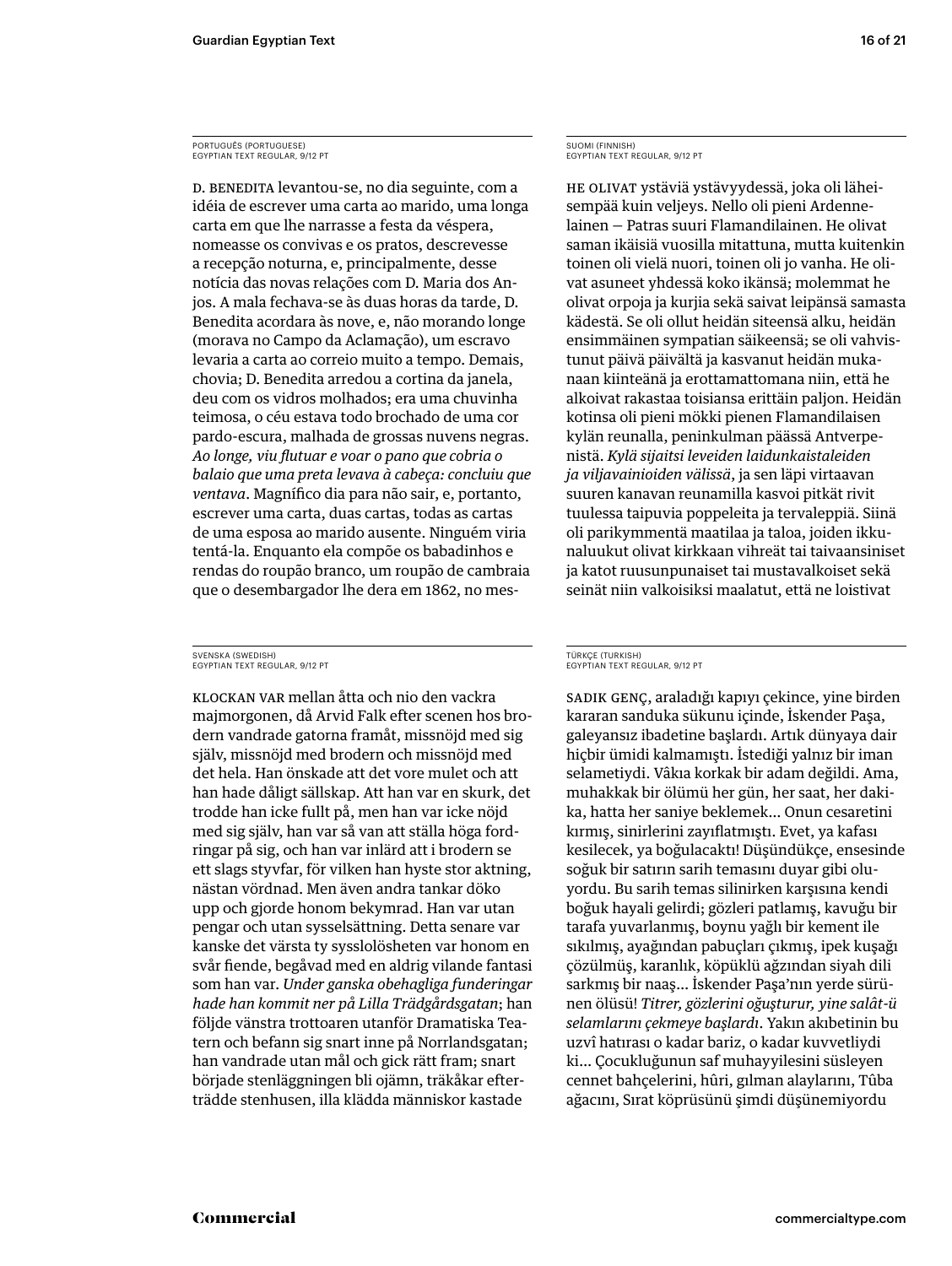| UPPERCASE                                           | ABCDEFGHIJKLMNOPQRSTUVWXYZ                                                                                                    |  |  |  |
|-----------------------------------------------------|-------------------------------------------------------------------------------------------------------------------------------|--|--|--|
| LOWERCASE                                           | abcdefghijklmnopqrstuvwxyz                                                                                                    |  |  |  |
| SMALL CAPITALS                                      | ABCDEFGHIJKLMNOPQRSTUVWXYZ                                                                                                    |  |  |  |
| STANDARD PUNCTUATION                                | i!¿?.,:;--—()[]{}/ \&@""'`·,,«»‹› §•¶†‡©®®™                                                                                   |  |  |  |
| ALL-CAP PUNCTUATION                                 |                                                                                                                               |  |  |  |
| SMALL CAP PUNCTUATION                               | i!¿?&""''                                                                                                                     |  |  |  |
| LIGATURES                                           | fb fh fi fi fk fl ff ffb ffh ffi ffj ffk ffl                                                                                  |  |  |  |
| PROPORTIONAL OLDSTYLE<br>default figures            | $$EEY1234567890$ f %‰ <sup>ao</sup> #°<+=-x÷>≈≠≤≥'"                                                                           |  |  |  |
| PROPORTIONAL LINING                                 | \$£€¥1234567890¢ %‰ #<+=-×÷>≈≠≤≥                                                                                              |  |  |  |
| PROPORTIONAL SMALL CAP                              | \$£€¥1234567890¢ %‰                                                                                                           |  |  |  |
| TABULAR OLDSTYLE                                    | \$£€¥1234567890¢f %‰ <+=−×÷>≈≠≤≥                                                                                              |  |  |  |
| <b>TABULAR LINING</b>                               | $$EEY1234567890¢$ %‰ <+=-x÷>≈≠≤≥                                                                                              |  |  |  |
| TABULAR SMALL CAP                                   | \$£€¥1234567890¢%‰                                                                                                            |  |  |  |
| PREBUILT FRACTIONS                                  | $\frac{1}{2}$ $\frac{1}{3}$ $\frac{2}{3}$ $\frac{1}{4}$ $\frac{3}{4}$ $\frac{1}{8}$ $\frac{3}{8}$ $\frac{5}{8}$ $\frac{7}{8}$ |  |  |  |
| NUMERATORS, DENOMINATORS<br>SUPERSCRIPT & SUBSCRIPT | $\text{H}^{0123456789}/\text{0123456789} \text{H}^{0123456789+-}\text{H}^{0123456789+-}$                                      |  |  |  |
| ORDINALS                                            | abcdefghijklmnopqrstuvwxyzèú                                                                                                  |  |  |  |
| STYLISTIC ALTERNATES                                | R af R fi ff ffi af kŘR kŘR aada a van kontrologie R af R fi ff ffi af kŘR k                                                  |  |  |  |
| <b>ACCENTED UPPERCASE</b>                           | ÁÂÀÄÅÃĂĀĄÅÆÆÇĆĆČĊĎĐÉÊÈËĖĔĘĞĜĢĠĦĤÍÎÌÏİĮĨĬĴĶŁĹĽĻĿÑŃŃŇŅŊ<br>ÓÓÔÒÖŐŐŌØØŒŔŘŖŠŚŚŞŜŖPŤŢŦÚÛÙÜŬŰŨŲŮŨŴŴŴŴŶŶŶŸŽŹŻ                        |  |  |  |
| ACCENTED LOWERCASE                                  | áâàäåãăāąåææçććčĉċďđðéêèëěeęğĝģġħĥıíîìïiiįĩijkłĺľḷŀñńńňn'nŋ<br>óóôòöőőōøøœfřŗßšśśşŝşþťţŧúûùüŭűūųůũẃŵẁẅýŷỳÿžźż                 |  |  |  |
| ACCENTED SMALL CAPITALS                             | ÁÂÀÄÅÃĂĀĄÅÆÆÇĆĆČĊĎĐĐÉÊÈËĖĖĒĘĞĜĢĠĦĤIÍÎÌĬIĪĮĨĬIJŖŁĹĽĻĿÑŃŃŇŅ'NŊ<br>ÓÓÔÒÖŐŐŌØŐŒŔŘŖSSŠŚŚŞŜŖŤŢŦÚÛÙŬŬŰŪŲŮŨŴŴŴŴÝŶŶŸŽŹŻ                |  |  |  |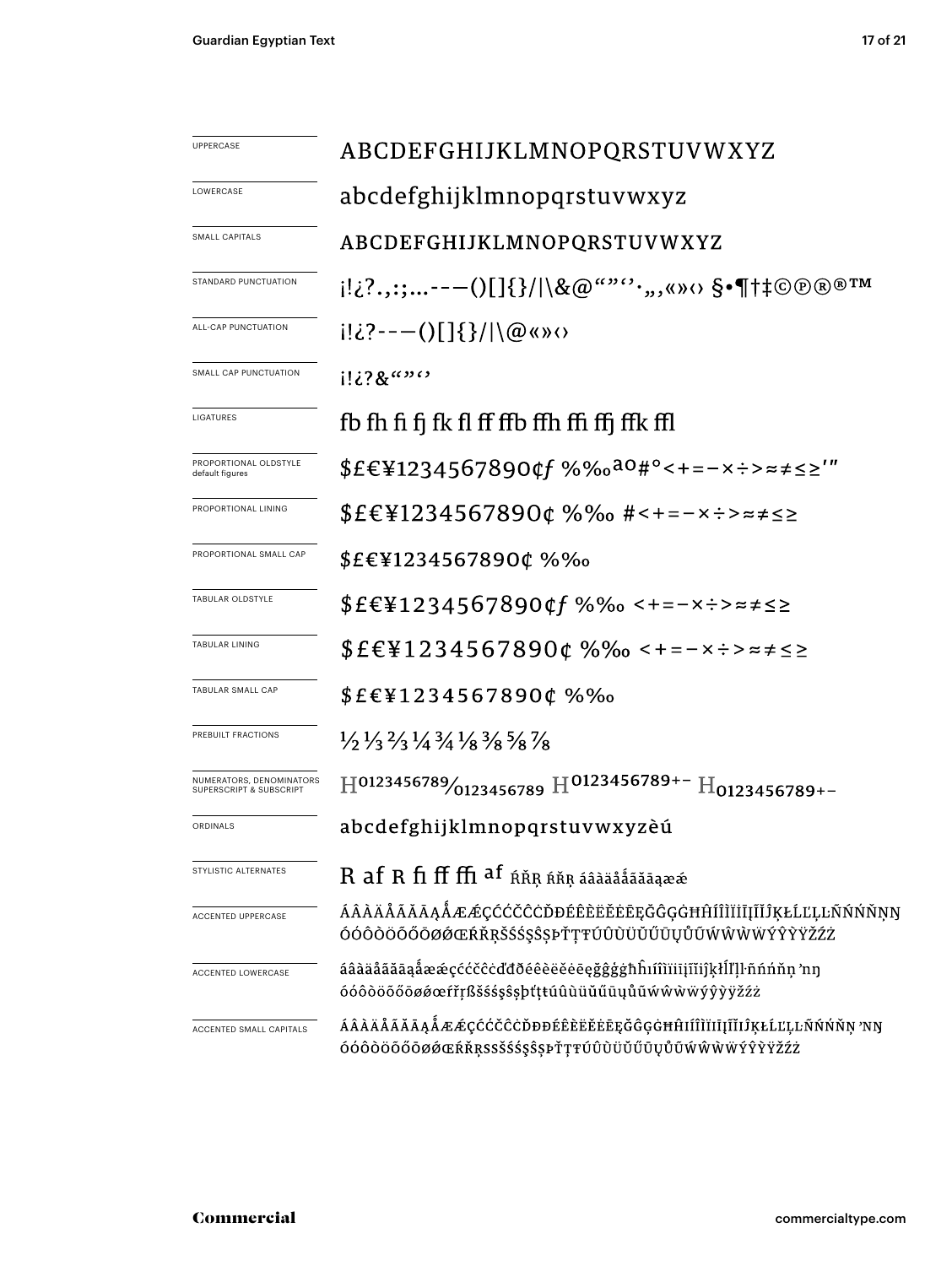| <b>UPPERCASE</b>                                               | ABCDEFGHIJKLMNOPQRSTUVWXYZ                                                                                                    |  |  |
|----------------------------------------------------------------|-------------------------------------------------------------------------------------------------------------------------------|--|--|
| LOWERCASE                                                      | abcdefghijklmnopqrstuvwxyz                                                                                                    |  |  |
| SMALL CAPITALS                                                 | ABCDEFGHIJKLMNOPQRSTUVWXYZ                                                                                                    |  |  |
| STANDARD PUNCTUATION                                           | $[i]\{?$ .,:;---()[]{}/ \&@""'',,,«» $\circ$ > $\S$ •¶†‡©®®®™                                                                 |  |  |
| ALL-CAP PUNCTUATION                                            |                                                                                                                               |  |  |
| SMALL CAP PUNCTUATION                                          | $1!i?8$ ""                                                                                                                    |  |  |
| LIGATURES                                                      | fb fh fi fi fk fl ff ffb ffh ffi ffi ffk ffl                                                                                  |  |  |
| PROPORTIONAL OLDSTYLE<br>default figures                       | $$E\epsilon$ ¥1234567890¢f %‰ <sup>ao</sup> #°<+=-×÷>≈≠≤≥'"                                                                   |  |  |
| PROPORTIONAL LINING                                            | $$E\epsilon$ ¥1234567890¢ %‰ #<+=-×÷>≈≠≤≥                                                                                     |  |  |
| PROPORTIONAL SMALL CAP                                         | $$E\epsilon$ ¥1234567890¢ %‰                                                                                                  |  |  |
| TABULAR OLDSTYLE                                               | $$E\epsilon$ ¥1234567890¢f %‰ <+=-×÷>≈≠≤≥                                                                                     |  |  |
| <b>TABULAR LINING</b>                                          | $$EEY1234567890¢$ %%o < + = - x ÷ > $\approx \neq \leq \geq$                                                                  |  |  |
| TABULAR SMALL CAP                                              | $$E$ £\{1234567890¢%%                                                                                                         |  |  |
| PREBUILT FRACTIONS                                             | $\frac{1}{2}$ $\frac{1}{3}$ $\frac{2}{3}$ $\frac{1}{4}$ $\frac{3}{4}$ $\frac{1}{8}$ $\frac{3}{8}$ $\frac{5}{8}$ $\frac{7}{8}$ |  |  |
| NUMERATORS, DENOMINATORS<br><b>SUPERSCRIPT &amp; SUBSCRIPT</b> | $H^{0123456789}/_{0123456789}$ $H^{0123456789+-}$ $H_{0123456789+-}$                                                          |  |  |
| ORDINALS                                                       | abcdefghijklmnopqrstuvwxyzèú                                                                                                  |  |  |
| ACCENTED UPPERCASE                                             | ÁÂÀÄÅÃĂĀĄÅÆÆÇĆĆČĈÒĐÉÊÈËĔĔĔĘĞĜĢĠĦĤÍÎÌÏĬĪĮĨĬĴĶŁĹĽĻĿÑŃŃŇŅŊ<br>ÓÓÔÒÖŐŐŌØØŒŔŘŖŠŚŚŞŜȘÞŤŢŦÚÛÙŬŬŰŨŲŮŨŴŴŴŴŶŶŶŸŽŹŻ                      |  |  |
| <b>ACCENTED LOWERCASE</b>                                      | áâàäåãăāąåææçććčĉċďđðéêèëĕēeğĝģġħĥıíîìïiijĩiiĵķłĺľḷŀñńńňṇ'nŋ<br>óóôòöõőōøøœŕřŗßšśśşŝşþt'tŧúûùüŭűūųůũŵŵẁẅýŷỳÿžźż               |  |  |
| ACCENTED SMALL CAPITALS                                        | ÁÂÀÄÅÃĂĀĄÅÆÆÇĆĆČĈÒĐĐÉÊÈËËĖĒĘĞĜĢĠĦĤIÍÎÌÏIĮĨĬIĴĶŁĹĽĻĿÑŃŃŇŅ 'NŊ<br>ÓÓÔÒÖŐŐŌØØŒŔŘŖSSŠŚŚŞŜŞÞŤŢŦÚÛÙÜŬŰŨŲŮŨŴŴŴŴÝŶŶŸŽŹŻ               |  |  |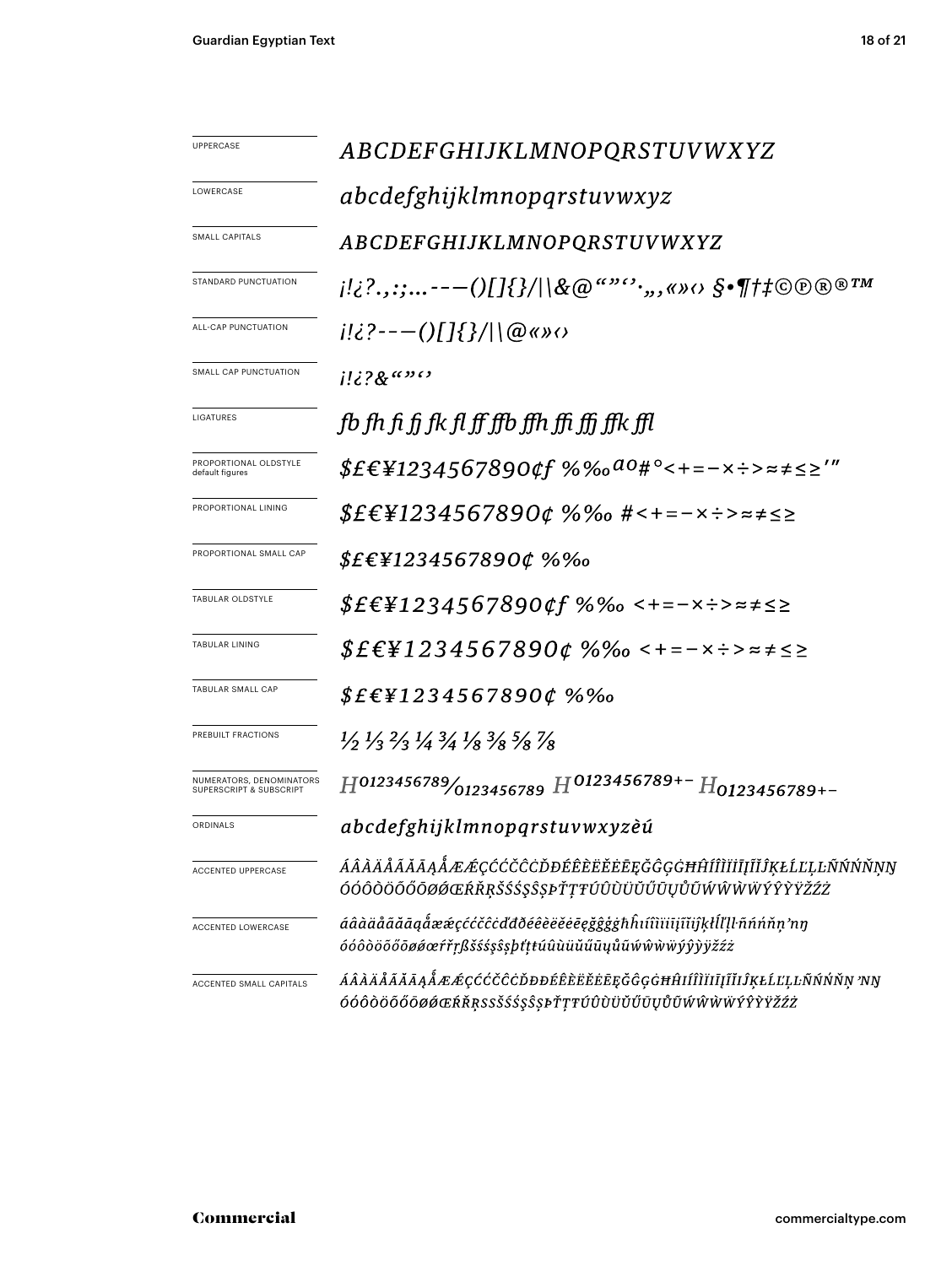| <b>OPENTYPE FEATURES</b><br><b>FAMILY WIDE</b>     | <b>DEACTIVATED</b>                 |                                   | <b>ACTIVATED</b>                            |                                                              |  |
|----------------------------------------------------|------------------------------------|-----------------------------------|---------------------------------------------|--------------------------------------------------------------|--|
| SMALL CAPS                                         | Bacon & 'Eggs' for $E28.50$ ?      |                                   |                                             | BACON & 'EGGS' FOR £28.50?                                   |  |
| ALL SMALL CAPS                                     | Mayo & 'Ketchup' for £17.99?       |                                   |                                             | MAYO & 'KETCHUP' FOR £17.99?                                 |  |
| <b>ALL CAPS</b>                                    | Fish & 'Chips' for $£24.65$ ?      |                                   |                                             | FISH & 'CHIPS' FOR £24.65?                                   |  |
| PROPORTIONAL OLDSTYLE<br>default figures           | Sale price:<br>Originally:         | \$3,460 €1,895<br>\$7,031 £9,215  | Sale price:<br>Originally:                  | $$3,460$ €1,895<br>\$7,031 £9,215                            |  |
| PROPORTIONAL LINING                                | Sale price:<br>Originally:         | \$3,460 €1,895<br>\$7,031 £9,215  | Sale price:<br>Originally:                  | $$3,460$ €1,895<br>\$7,031 £9,215                            |  |
| TABULAR OLDSTYLE                                   | Sale price:<br>Originally:         | $$3,460$ €1,895<br>\$7,031 £9,215 | Sale price:<br>Originally:                  | $$3,460$ €1,895<br>\$7,031 £9,215                            |  |
| <b>TABULAR LINING</b>                              | Sale price:<br>Originally:         | \$3,460 €1,895<br>\$7,031 £9,215  | Sale price:<br>Originally:                  | $$3,460$ €1,895<br>\$7,031 £9,215                            |  |
| PROPORTIONAL SMALL CAPS                            | Sale price:<br>Originally:         | $$3,460$ €1,895<br>\$7,031 £9,215 |                                             | SALE PRICE: \$3,460 €1,895<br>ORIGINALLY: \$7,031 £9,215     |  |
| TABULAR SMALL CAPS                                 | Sale price:<br>Originally:         | $$3,460$ €1,895<br>\$7,031 £9,215 |                                             | SALE PRICE: \$3,460 €1,895<br>ORIGINALLY: \$7,031 £9,215     |  |
| <b>FRACTIONS</b><br>ignores numeric date format    | 21/03/10 and 21/18 460/920         |                                   |                                             | 21/03/10 and $2\frac{1}{18}$ <sup>460</sup> / <sub>920</sub> |  |
| SUPERSCRIPT/SUPERIOR                               | $x158 + y23 \times z18 - a4260$    |                                   | $x^{158} + y^{23} \times z^{18} - a^{4260}$ |                                                              |  |
| SUBSCRIPT/INFERIOR                                 | $x158 \div y23 \times z18 - a4260$ |                                   | $X_{158} \div Y_{23} \times Z_{18} - 34260$ |                                                              |  |
| DENOMINATOR<br>for making arbitrary fractions      | 0123456789 0123456789              |                                   |                                             | 0123456789 0123456789                                        |  |
| <b>NUMERATOR</b><br>for making arbitrary fractions | 0123456789 0123456789              |                                   |                                             | 0123456789 0123456789                                        |  |
| ORDINAL                                            | 1st 2nd 3rd 2e 2ème 1re            |                                   |                                             | 1st 2nd 3rd 2e 2ème 1re                                      |  |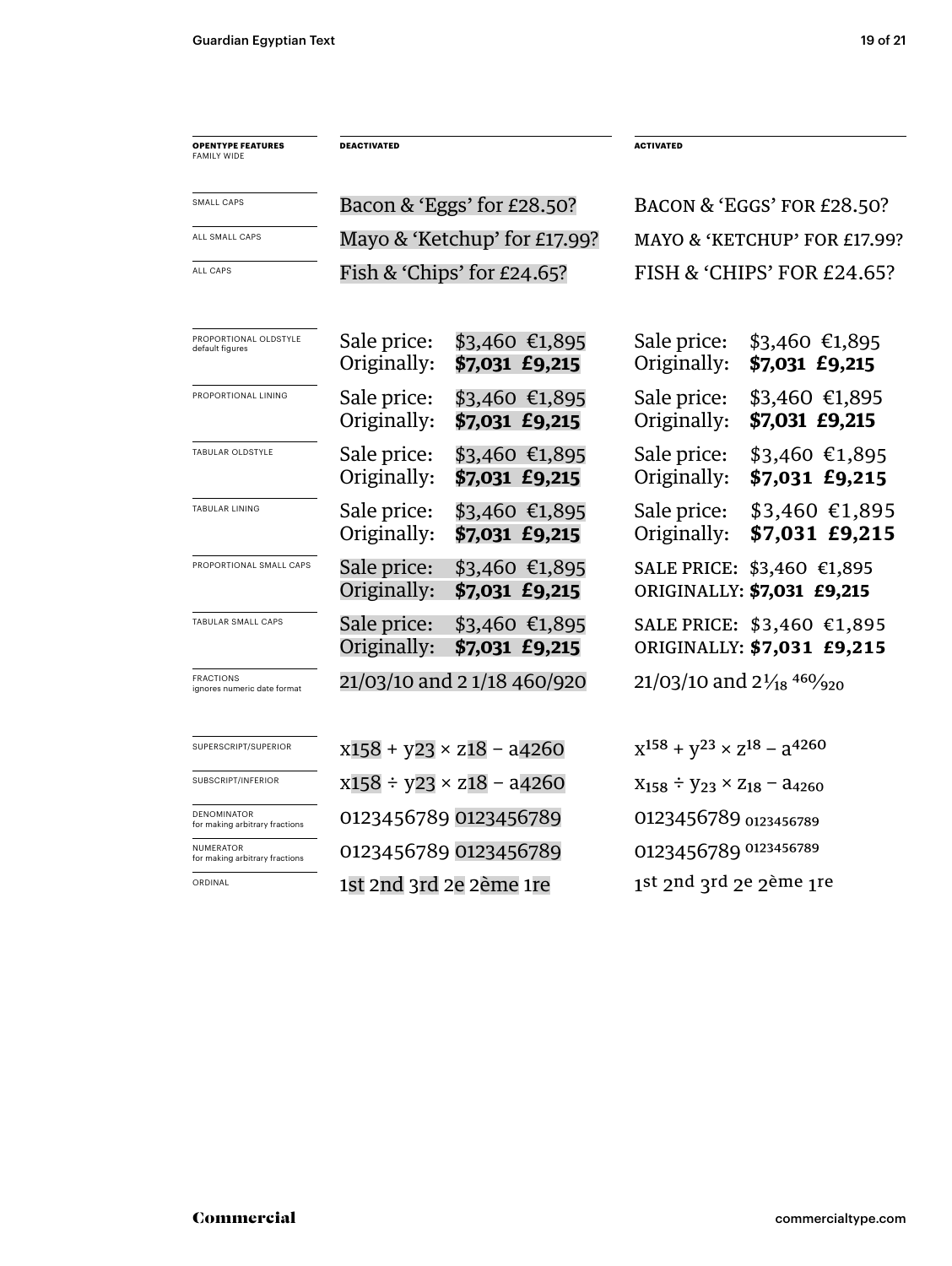| <b>OPENTYPE FEATURES</b><br><b>FAMILY WIDE</b>                                      | <b>DEACTIVATED</b>            | <b>ACTIVATED</b>              |
|-------------------------------------------------------------------------------------|-------------------------------|-------------------------------|
| <b>LANGUAGE FEATURE</b><br>Polski (Polish) kreska accent<br><b>LANGUAGE FEATURE</b> | ŹRÓDŁA możliwość ŚLADY        | ŹRÓDŁA możliwość ŚLADY        |
| Română (Romanian) s accent                                                          | ÎNSUȘI conștiință științifice | INSUȘI conștiință științifice |
| <b>OPENTYPE FEATURES</b><br><b>ROMAN ONLY</b>                                       | <b>DEACTIVATED</b>            | <b>ACTIVATED</b>              |
| STYLISTIC SFT 01<br>a f and related                                                 | Refactor a suffix and prefix  | Refactor a suffix and prefix  |
| STYLISTIC SET 02<br>R and related                                                   | Refactor a suffix and REFLEX  | Refactor a suffix and REFLEX  |
| STYLISTIC ALTERNATES<br>Illustrator / Photoshop                                     | Refactor a suffix and REFLEX  | Refactor a suffix and REFLEX  |